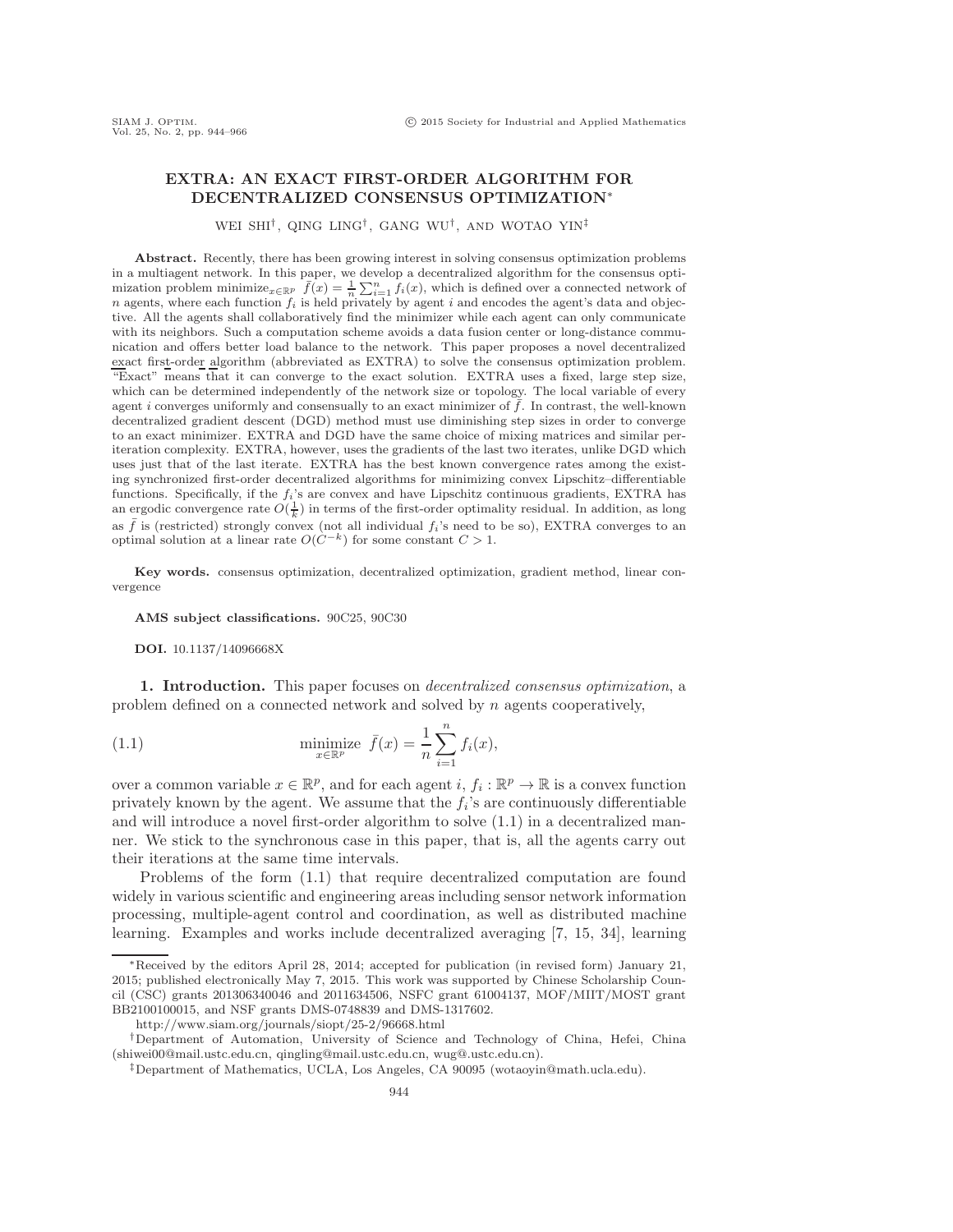[\[9,](#page-21-2) [22,](#page-21-3) [26\]](#page-21-4), estimation [\[1,](#page-20-0) [2,](#page-20-1) [16,](#page-21-5) [18,](#page-21-6) [29\]](#page-21-7), sparse optimization [\[19,](#page-21-8) [35\]](#page-22-1), and low-rank matrix completion [\[20\]](#page-21-9) problems. Functions  $f_i$  can take the form of least squares  $[7, 15, 34]$  $[7, 15, 34]$  $[7, 15, 34]$ , regularized least squares  $[1, 2, 9, 18, 22]$  $[1, 2, 9, 18, 22]$  $[1, 2, 9, 18, 22]$  $[1, 2, 9, 18, 22]$  $[1, 2, 9, 18, 22]$ , as well as more general ones  $[26]$ . The solution x can represent, for example, the average temperature of a room  $[7, 34]$  $[7, 34]$ , frequency-domain occupancy of spectra [\[1,](#page-20-0) [2\]](#page-20-1), states of a smart grid system [\[10,](#page-21-10) [16\]](#page-21-5), sparse vectors [\[19,](#page-21-8) [35\]](#page-22-1), a matrix factor [\[20\]](#page-21-9), and so on. In general, decentralized optimization fits the scenarios in which the data are collected and/or stored in a distributed network, a fusion center is either infeasible or not economical, and/or computing is required to be performed in a decentralized and collaborative manner by multiple agents.

**1.1. Related methods.** Existing first-order decentralized methods for solving [\(1.1\)](#page-0-0) include the (sub)gradient method [\[21,](#page-21-11) [25,](#page-21-12) [36\]](#page-22-2), the (sub)gradient-push method [\[23,](#page-21-13) [24\]](#page-21-14), the fast (sub)gradient method [\[5,](#page-21-15) [14\]](#page-21-16), and the dual averaging method [\[8\]](#page-21-17). Compared to classical centralized algorithms, decentralized algorithms encounter more restrictive assumptions and typically worse convergence rates. Most of the above algorithms are analyzed under the assumption of bounded (sub)gradients. The work [\[21\]](#page-21-11) assumes a bounded Hessian for strongly convex functions. Recent work [\[36\]](#page-22-2) relaxes such assumptions for decentralized gradient descent (DGD). When [\(1.1\)](#page-0-0) has additional constraints that force x into a bounded set, which also leads to bounded (sub)gradients and a Hessian, projected first-order algorithms are applicable [\[27,](#page-21-18) [37\]](#page-22-3).

When using a fixed step size, these algorithms do not converge to a solution  $x^*$  of problem [\(1.1\)](#page-0-0) but a point in its neighborhood regardless of whether the  $f_i$ 's are differentiable or not [\[36\]](#page-22-2). This motivates the use of certain diminishing step sizes in [\[5,](#page-21-15) [8,](#page-21-17) [14\]](#page-21-16) to guarantee convergence to  $x^*$ . The rates of convergence are generally weaker than their analogues in centralized computation. For the general convex case and under the bounded (sub)gradient (or Lipschitz–continuous objective) assumption, [\[5\]](#page-21-15) shows that diminishing step sizes  $\alpha_k = \frac{1}{\sqrt{k}}$  lead to a convergence rate of  $O(\frac{\ln k}{\sqrt{k}})$  in terms of the running best of objective error, and [\[8\]](#page-21-17) shows that the dual averaging method has a rate of  $O(\frac{\ln k}{\sqrt{k}})$  in the ergodic sense in terms of objective error. For the general convex case, under assumptions of fixed step size and Lipschitz continuous, bounded gradient, [\[14\]](#page-21-16) shows an outer-loop convergence rate of  $O\left(\frac{1}{k^2}\right)$  in terms of objective error, utilizing Nesterov's acceleration, provided that the inner loop performs substantial consensus computation. Without a substantial inner loop, the diminishing step sizes  $\alpha_k = \frac{1}{k^{1/3}}$  lead to a reduced rate of  $O(\frac{\ln k}{k})$ . The (sub)gradientpush method [\[23\]](#page-21-13) can be implemented in a dynamic digraph and, under the bounded (sub)gradient assumption and diminishing step sizes  $\alpha_k = O(\frac{1}{\sqrt{k}})$ , has a rate of  $O(\frac{\ln k}{\sqrt{k}})$ in the ergodic sense in terms of objective error. A better rate of  $O(\frac{\ln k}{k})$  is proved for the (sub)gradient-push method in [\[24\]](#page-21-14) under the strong convexity and Lipschitz gradient assumptions, in terms of expected objective error plus squared consensus residual.

Some of the other related algorithms are as follows. For general convex functions and assuming closed and bounded feasible sets, the decentralized asynchronous alternating direction nethod of multipliers (ADMM) [\[32\]](#page-22-4) is proved to have a rate of  $O(\frac{1}{k})$  in terms of expected objective error and feasibility violation. The augmented Lagrangian based primal-dual methods have linear convergence under strong convexity and Lipschitz gradient assumptions [\[4,](#page-21-19) [30\]](#page-21-20) or under the positive-definite bounded Hessian assumption [\[12,](#page-21-21) [13\]](#page-21-22).

Our proposed algorithm is a synchronous gradient-based algorithm that has an ergodic rate of  $O(\frac{1}{k})$  (in terms of optimality condition violation) for general convex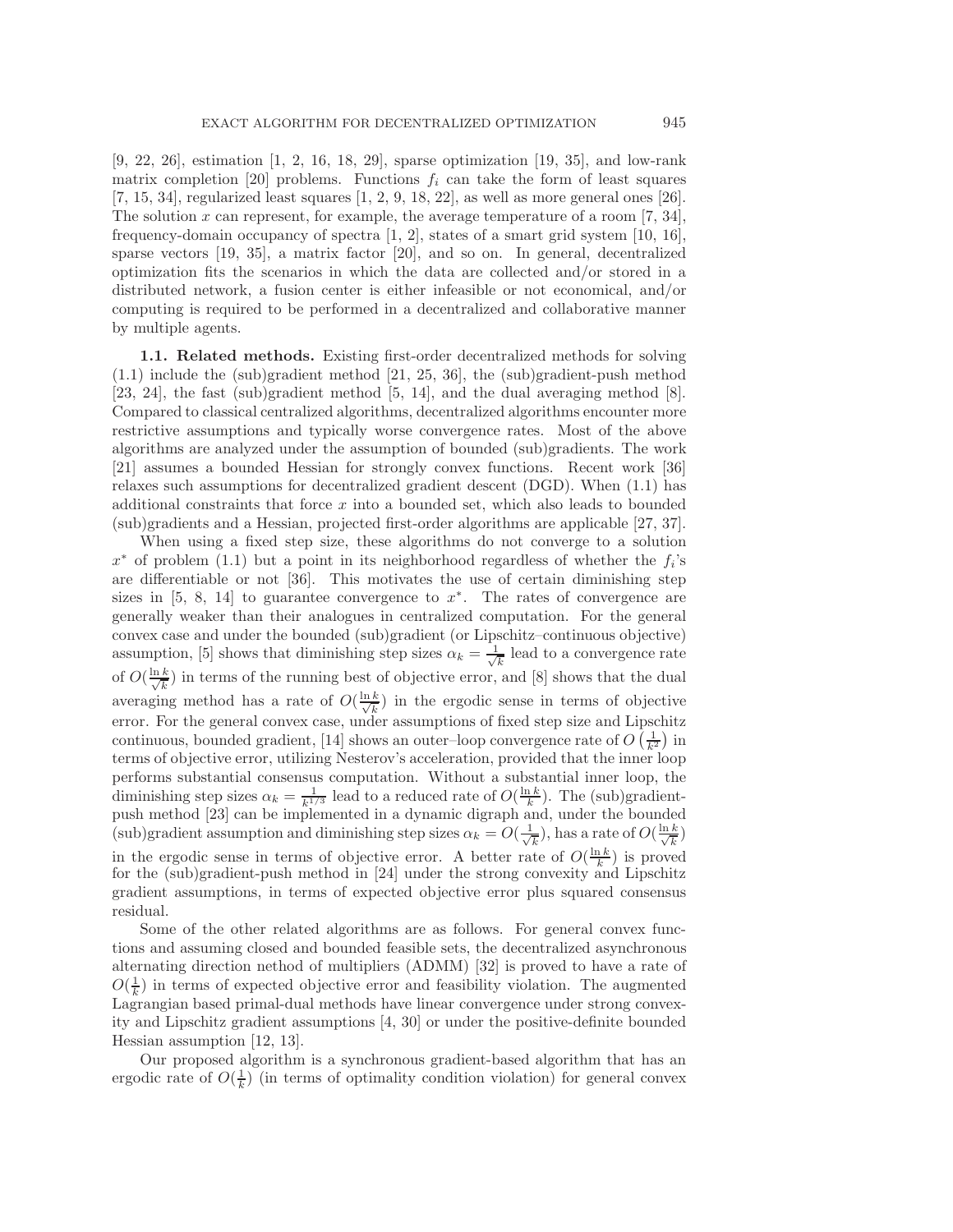objectives with Lipschitz differentials and has a linear rate once the sum of, rather than individual, functions  $f_i$  is also (restricted) strongly convex.

**1.2. Notation.** Throughout the paper, we let agent i hold a *local copy* of the global variable x, which is denoted by  $x_{(i)} \in \mathbb{R}^p$ ; its value at iteration k is denoted by  $x_{(i)}^k$ . We introduce an aggregate objective function of the local variables

$$
\mathbf{f}(\mathbf{x}) \triangleq \sum_{i=1}^{n} f_i(x_{(i)}),
$$

where

$$
\mathbf{x} \triangleq \begin{pmatrix} - & x_{(1)}^{\mathrm{T}} & - \\ - & x_{(2)}^{\mathrm{T}} & - \\ & \vdots & \\ - & x_{(n)}^{\mathrm{T}} & - \end{pmatrix} \in \mathbb{R}^{n \times p}.
$$

The gradient of  $f(x)$  is defined by

$$
\nabla \mathbf{f}(\mathbf{x}) \triangleq \begin{pmatrix} - & \nabla^{\mathrm{T}} f_1(x_{(1)}) & - \\ - & \nabla^{\mathrm{T}} f_2(x_{(2)}) & - \\ \vdots & \vdots & \vdots \\ - & \nabla^{\mathrm{T}} f_n(x_{(n)}) & - \end{pmatrix} \in \mathbb{R}^{n \times p}.
$$

Each row i of **x** and  $\nabla$ **f**(**x**) is associated with agent i. We say that **x** is *consensual* if all of its rows are identical, i.e.,  $x_{(1)} = \cdots = x_{(n)}$ . The analysis and results of this paper hold for all  $p \geq 1$ . The reader can assume  $p = 1$  for convenience (so **x** and  $\nabla$ **f** become vectors) without missing any major point.

Finally, for given matrix  $A$  and symmetric positive semidefinite matrix  $G$ , we define the G-matrix norm  $||A||_G \triangleq \sqrt{\text{trace}(A^T G A)}$ . The largest singular value of a matrix A is denoted as  $\sigma_{\text{max}}(A)$ . The largest and smallest eigenvalues of a symmetric matrix B are denoted as  $\lambda_{\text{max}}(B)$  and  $\lambda_{\text{min}}(B)$ , respectively. The smallest *nonzero* eigenvalue of a symmetric positive semidefinite matrix  $B \neq \mathbf{0}$  is denoted as  $\lambda_{\min}(B)$ , which is strictly positive. For a matrix  $A \in \mathbb{R}^{m \times n}$ ,  $null\{A\} \triangleq \{x \in \mathbb{R}^n | Ax = 0\}$  is the null space of A and span $\{A\} \triangleq \{y \in \mathbb{R}^m | y = Ax, \forall x \in \mathbb{R}^n\}$  is the linear span of all the columns of A.

**1.3. Summary of contributions.** This paper introduces a novel gradientbased decentralized algorithm EXTRA, establishes its convergence conditions and rates, and presents numerical results in comparison to DGD. EXTRA can use a fixed step size independent of the network size and quickly converges to the solution to [\(1.1\)](#page-0-0). It has a rate of convergence  $O(\frac{1}{k})$  in terms of best running violation to the first-order optimality condition when  $\bar{f}$  is Lipschitz differentiable, and has a linear rate of convergence if  $f$  is also (restricted) strongly convex. Numerical simulations verify the theoretical results and demonstrate its competitive performance.

**1.4. Paper organization.** The rest of this paper is organized as follows. Section [2](#page-3-0) develops and interprets EXTRA. Section [3](#page-7-0) presents its convergence results. Then, section [4](#page-16-0) presents three sets of numerical results. Finally, section [5](#page-18-0) concludes this paper.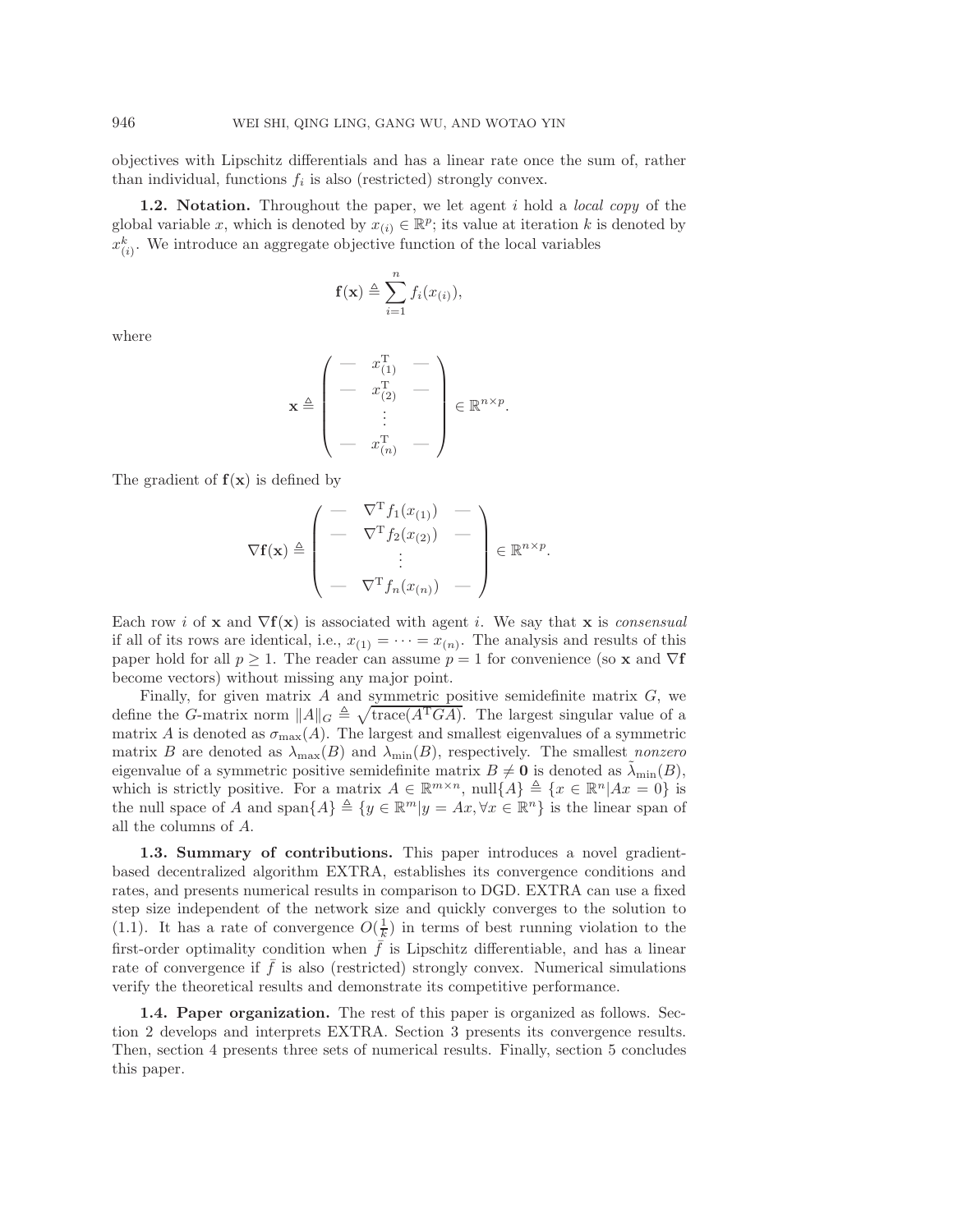<span id="page-3-0"></span>**2. Algorithm development.** This section derives the proposed algorithm EX-TRA. We start by briefly reviewing DGD and discussing the dilemma that DGD converges slowly to an exact solution when it uses a sequence of diminishing step sizes, yet it converges faster using a fixed step size but stalls at an inaccurate solution. We then obtain the update formula of EXTRA by taking the difference of two formulas of the DGD update. Provided that the sequence generated by the new update formula with a fixed step size converges to a point, we argue that the point is consensual and optimal. Finally, we briefly discuss the choice of mixing matrices in EXTRA. Formal convergence results and proofs are left to section [3.](#page-7-0)

<span id="page-3-3"></span><span id="page-3-1"></span>**2.1. Review of decentralized gradient descent and its limitation.** DGD carries out the following iteration,

(2.1) 
$$
x_{(i)}^{k+1} = \sum_{j=1}^{n} w_{ij} x_{(j)}^k - \alpha^k \nabla f_i(x_{(i)}^k) \text{ for agent } i = 1, ..., n.
$$

Recall that  $x_{(i)}^k \in \mathbb{R}^p$  is the local copy of x held by agent i at iteration k,  $W =$  $[w_{ij}] \in \mathbb{R}^{n \times n}$  is a symmetric mixing matrix satisfying null $\{I - W\} = \text{span}\{\mathbf{1}\}\$ and  $\sigma_{\max}(W - \frac{1}{n} \mathbf{1} \mathbf{1}^T) < 1$ , and  $\alpha^k > 0$  is a step size for iteration k. If two agents i and j are neither neighbors nor identical, then  $w_{ij} = 0$ . This way, the computation of [\(2.1\)](#page-3-1) involves only local and neighbor information, and hence the iteration is decentralized.

<span id="page-3-2"></span>Following our notation, we rewrite [\(2.1\)](#page-3-1) for all the agents together as

(2.2) 
$$
\mathbf{x}^{k+1} = W\mathbf{x}^k - \alpha^k \nabla \mathbf{f}(\mathbf{x}^k).
$$

With a fixed step size  $\alpha^k \equiv \alpha$ , DGD has *inexact convergence*. For each agent *i*,  $x_{(i)}^k$  converges to a point in the  $O(\alpha)$ -neighborhood of a solution to [\(1.1\)](#page-0-0), and these points for different agents can be different. On the other hand, properly reducing  $\alpha^k$ enables *exact convergence*, namely, that each  $x_{(i)}^k$  converges to the same exact solution. However, reducing  $\alpha^k$  causes slower convergence, both in theory and in practice.

The work [\[36\]](#page-22-2) assumes that the  $\nabla f_i$ 's are Lipschitz continuous, and studies DGD with a constant  $\alpha^k \equiv \alpha$ . Before the iterates reach the  $O(\alpha)$ -neighborhood, the objective value reduces at the rate  $O(\frac{1}{k})$ , and this rate improves to linear if the  $f_i$ 's are also (restricted) strongly convex. In comparison, the work [\[14\]](#page-21-16) studies DGD with diminishing  $\alpha^k = \frac{1}{k^{1/3}}$  and assumes that the  $\nabla f_i$ 's are Lipschitz continuous and bounded. The objective convergence rate slows down to  $O(\frac{1}{k^{2/3}})$ . The work [\[5\]](#page-21-15) studies DGD with diminishing  $\alpha^k = \frac{1}{k^{1/2}}$  and assumes that the  $f_i$ 's are Lipschitz continuous; a slower rate  $O(\frac{\ln k}{\sqrt{k}})$  is proved. A simple example of decentralized least squares in section [4.1](#page-16-1) gives a rough comparison of these three schemes (and how they compare to the proposed algorithm).

To see the cause of *inexact convergence* with a *fixed step size*, let  $\mathbf{x}^{\infty}$  be the limit of  $\mathbf{x}^k$  (assuming the step size is small enough to ensure convergence). Taking the limit over k on both sides of iteration  $(2.2)$  gives us

$$
\mathbf{x}^{\infty} = W\mathbf{x}^{\infty} - \alpha \nabla \mathbf{f}(\mathbf{x}^{\infty}).
$$

When  $\alpha$  is fixed and nonzero, assuming the consensus of  $\mathbf{x}^{\infty}$  (namely, it has identical rows  $x_{(i)}^{\infty}$  will mean  $\mathbf{x}^{\infty} = W\mathbf{x}^{\infty}$ , as a result of  $W\mathbf{1} = \mathbf{1}$ , and thus  $\nabla f(\mathbf{x}^{\infty}) = \mathbf{0}$ , which is equivalent to  $\nabla f_i(x_{(i)}^{\infty}) = 0$   $\forall i$ , i.e., the same point  $x_{(i)}^{\infty}$  simultaneously minimizes  $f_i$  for all agents i. This is impossible in general and is different from our objective to find a point that minimizes  $\sum_{i=1}^{n} f_i$ .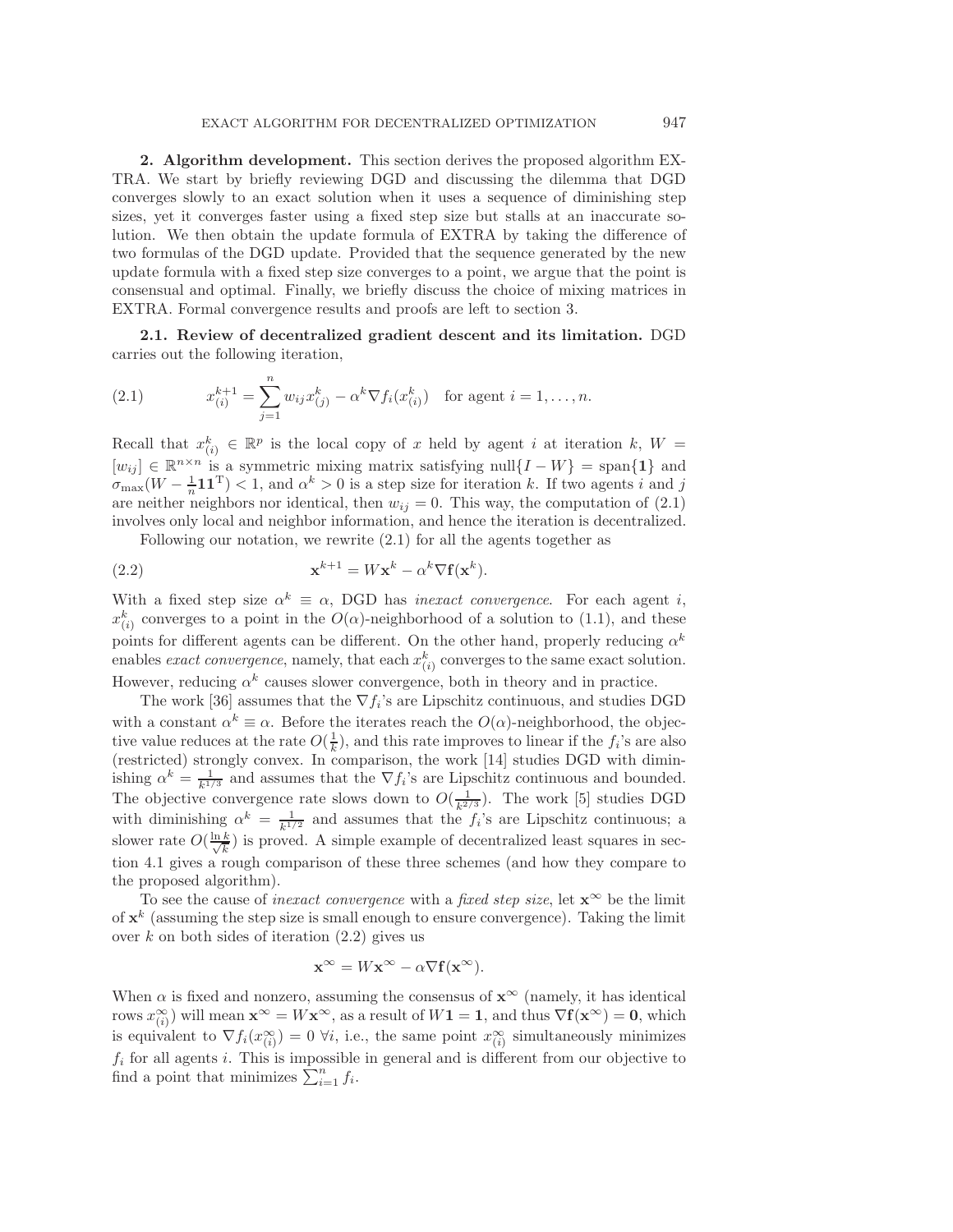<span id="page-4-0"></span>**2.2. Development of EXTRA.** The next proposition provides simple conditions for the consensus and optimality for problem [\(1.1\)](#page-0-0).

PROPOSITION 2.1. *Assume* null $\{I - W\}$  = span $\{1\}$ *. If* 

(2.3) 
$$
\mathbf{x}^{*} \triangleq \begin{pmatrix} - & x_{(1)}^{*T} & - \\ - & x_{(2)}^{*T} & - \\ \vdots & \vdots & \vdots \\ - & x_{(n)}^{*T} & - \end{pmatrix}
$$

*satisfies conditions*

1.  $\mathbf{x}^* = W\mathbf{x}^*$  *(consensus)*,

2.  $\mathbf{1}^T \nabla f(\mathbf{x}^*) = 0$  *(optimality)*,

*then*  $x^* = x^*_{(i)}$ *, for any i*, *is a solution to the consensus optimization problem* [\(1.1\)](#page-0-0)*. Proof.* Since null $\{I - W\}$  = span $\{1\}$ , **x** is consensual if and only if condition 1 holds, i.e.,  $\mathbf{x}^* = W\mathbf{x}^*$ . Since  $\mathbf{x}^*$  is consensual, we have  $\mathbf{1}^T \nabla \mathbf{f}(\mathbf{x}^*) = \sum_{i=1}^n \nabla f_i(x^*)$ , so

condition 2 means optimality.  $\Box$ Next, we construct the update formula of EXTRA, following which the iterate

sequence will converge to a point satisfying the two conditions in Proposition [2.1.](#page-4-0)

Consider the DGD update [\(2.2\)](#page-3-2) written at iterations  $k + 1$  and k as follows:

<span id="page-4-2"></span>(2.4) 
$$
\mathbf{x}^{k+2} = W\mathbf{x}^{k+1} - \alpha \nabla \mathbf{f}(\mathbf{x}^{k+1}),
$$

<span id="page-4-1"></span>(2.5) 
$$
\mathbf{x}^{k+1} = \tilde{W}\mathbf{x}^k - \alpha \nabla \mathbf{f}(\mathbf{x}^k),
$$

where the former uses the mixing matrix  $W$  and the latter uses

<span id="page-4-4"></span><span id="page-4-3"></span>
$$
\tilde{W} = \frac{I + W}{2}.
$$

The choice of  $\tilde{W}$  will be generalized later. The update formula of EXTRA is simply their difference, subtracting [\(2.5\)](#page-4-1) from [\(2.4\)](#page-4-2),

(2.6) 
$$
\mathbf{x}^{k+2} - \mathbf{x}^{k+1} = W\mathbf{x}^{k+1} - \tilde{W}\mathbf{x}^k - \alpha \nabla \mathbf{f}(\mathbf{x}^{k+1}) + \alpha \nabla \mathbf{f}(\mathbf{x}^k).
$$

Given  $\mathbf{x}^k$  and  $\mathbf{x}^{k+1}$ , the next iterate  $\mathbf{x}^{k+2}$  is generated by [\(2.6\)](#page-4-3).

Let us assume that  $\{x^k\}$  converges for now and let  $x^* = \lim_{k \to \infty} x^k$ . Let us also assume that ∇**f** is continuous. We first establish condition 1 of Proposition [2.1.](#page-4-0) Taking  $k \to \infty$  in [\(2.6\)](#page-4-3) gives us

(2.7) 
$$
\mathbf{x}^* - \mathbf{x}^* = (W - \tilde{W})\mathbf{x}^* - \alpha \nabla \mathbf{f}(\mathbf{x}^*) + \alpha \nabla \mathbf{f}(\mathbf{x}^*)
$$

from which it follows that

(2.8) 
$$
W\mathbf{x}^* - \mathbf{x}^* = 2(W - \tilde{W})\mathbf{x}^* = \mathbf{0}.
$$

Therefore, **x**<sup>∗</sup> is consensual.

Provided that  $\mathbf{1}^T(W - \tilde{W}) = 0$ , we show that  $\mathbf{x}^*$  also satisfies condition 2 of Proposition [2.1.](#page-4-0) To see this, adding the first update  $\mathbf{x}^1 = W\mathbf{x}^0 - \alpha \nabla f(x^0)$  to the subsequent updates following the formulas of  $(\mathbf{x}^2 - \mathbf{x}^1), (\mathbf{x}^3 - \mathbf{x}^2), \ldots, (\mathbf{x}^{k+2} - \mathbf{x}^{k+1})$ given by [\(2.6\)](#page-4-3) and then applying telescopic cancellation, we obtain

(2.9) 
$$
\mathbf{x}^{k+2} = \tilde{W}\mathbf{x}^{k+1} - \alpha \nabla \mathbf{f}(\mathbf{x}^{k+1}) + \sum_{t=0}^{k+1} (W - \tilde{W})\mathbf{x}^t
$$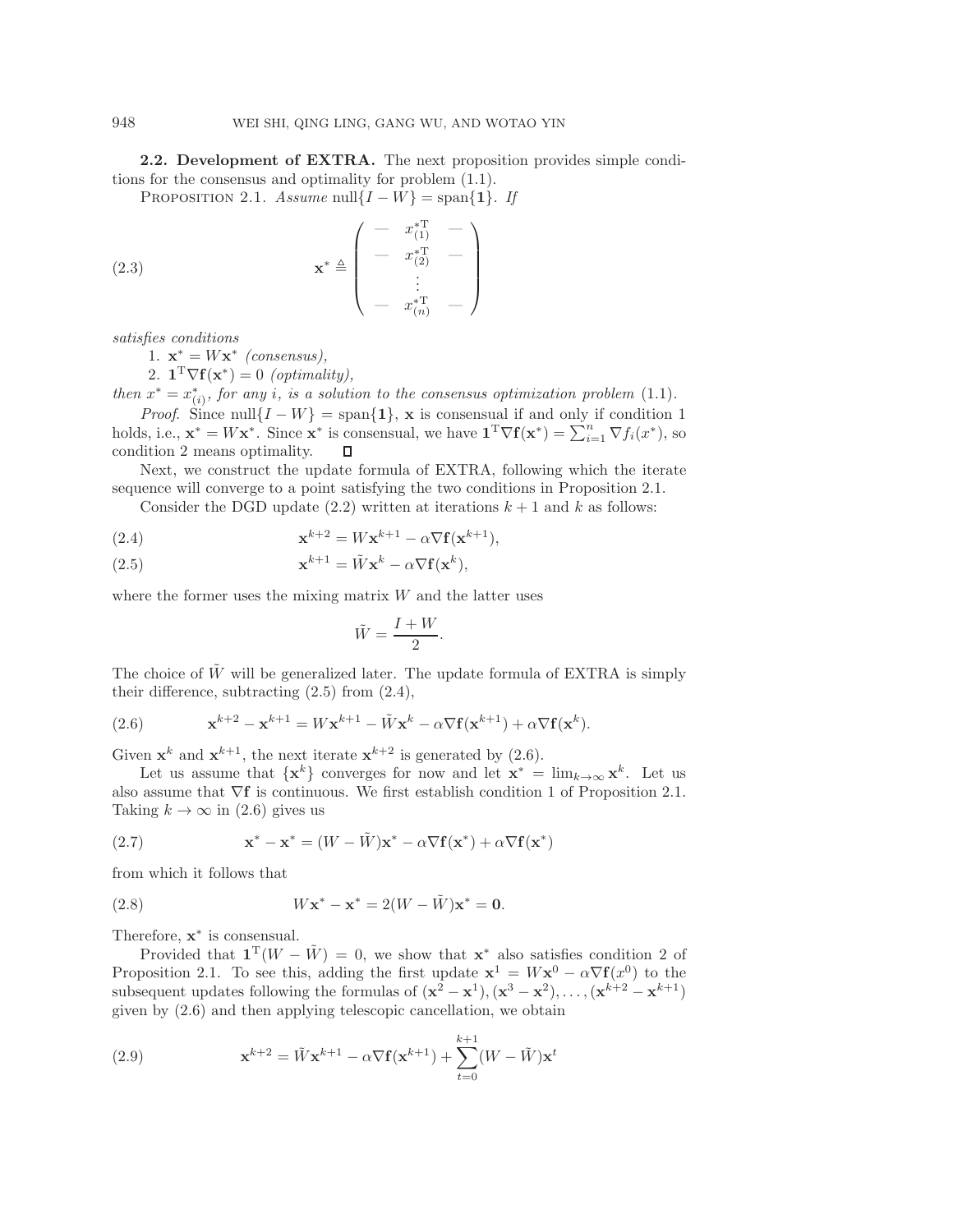<span id="page-5-2"></span>or, equivalently,

(2.10) 
$$
\mathbf{x}^{k+2} = W\mathbf{x}^{k+1} - \alpha \nabla \mathbf{f}(\mathbf{x}^{k+1}) + \sum_{t=0}^{k} (W - \tilde{W})\mathbf{x}^{t}.
$$

Taking  $k \to \infty$ , from  $\mathbf{x}^* = \lim_{k \to \infty} \mathbf{x}^k$  and  $\mathbf{x}^* = \tilde{W} \mathbf{x}^* = W \mathbf{x}^*$ , it follows that

<span id="page-5-0"></span>(2.11) 
$$
\alpha \nabla \mathbf{f}(\mathbf{x}^*) = \sum_{t=0}^{\infty} (W - \tilde{W}) \mathbf{x}^t.
$$

Left multiplying  $\mathbf{1}^T$  on both sides of [\(2.11\)](#page-5-0), in light of  $\mathbf{1}^T(W - \tilde{W}) = 0$ , we obtain the condition 2 of Proposition [2.1:](#page-4-0)

$$
\mathbf{1}^{\mathrm{T}} \nabla \mathbf{f}(\mathbf{x}^*) = 0.
$$

To summarize, provided that  $null\{I - W\} = \text{span}\{\mathbf{1}\}, \tilde{W} = \frac{I + W}{2}, \mathbf{1}^T(W - \tilde{W}) =$ 0, and the continuity of ∇**f**, if a sequence following EXTRA [\(2.6\)](#page-4-3) converges to a point **x**<sup>∗</sup>, then by Proposition [2.1,](#page-4-0) **x**<sup>∗</sup> is consensual and any of its identical row vectors solves problem [\(1.1\)](#page-0-0).

**2.3. The algorithm EXTRA and its assumptions.** We present EXTRA an exact first-order algorithm for decentralized consensus optimization—in Algorithm 1.

Algorithm 1. EXTRA.

Choose  $\alpha > 0$  and mixing matrices  $W \in \mathbb{R}^{n \times n}$  and  $\tilde{W} \in \mathbb{R}^{n \times n}$ ; Pick any  $\mathbf{x}^0 \in \mathbb{R}^{n \times p}$ ; 1.  $\mathbf{x}^1 \leftarrow W\mathbf{x}^0 - \alpha \nabla \mathbf{f}(\mathbf{x}^0);$ 2. **for**  $k = 0, 1, ...$  **do**  $\mathbf{x}^{k+2} \leftarrow (I + W)\mathbf{x}^{k+1} - \tilde{W}\mathbf{x}^k - \alpha \left[\nabla \mathbf{f}(\mathbf{x}^{k+1}) - \nabla \mathbf{f}(\mathbf{x}^k)\right];$ **end for**

Breaking the computation to the individual agents, step 1 of EXTRA performs updates

$$
x_{(i)}^1 = \sum_{j=1}^n w_{ij} x_{(j)}^0 - \alpha \nabla f_i(x_{(i)}^0), \quad i = 1, \dots, n,
$$

and step 2 at each iteration  $k$  performs updates

$$
x_{(i)}^{k+2} = x_{(i)}^{k+1} + \sum_{j=1}^{n} w_{ij} x_{(j)}^{k+1} - \sum_{j=1}^{n} \tilde{w}_{ij} x_{(j)}^{k} - \alpha \left[ \nabla f_i(x_{(i)}^{k+1}) - \nabla f_i(x_{(i)}^{k}) \right], \quad i = 1, \dots, n.
$$

Each agent computes  $\nabla f_i(x_{(i)}^k)$  once for each k and uses it twice for  $x_{(i)}^{k+1}$  and  $x_{(i)}^{k+2}$ . For our recommended choice of  $\tilde{W} = (W + I)/2$ , each agent computes  $\sum_{j=1}^{n} w_{ij} x_{(j)}^k$ once as well.

Here we formally give the assumptions on the mixing matrices  $W$  and  $\dot{W}$  for EXTRA. All of them will be used in the convergence analysis in the next section.

<span id="page-5-1"></span>*Assumption* 1 (mixing matrix). Consider a *connected network*  $\mathcal{G} = \{V, \mathcal{E}\}\)$  consisting of a set of agents  $\mathcal{V} = \{1, 2, ..., n\}$  and a set of undirected edges  $\mathcal{E}$ . The mixing matrices  $W = [w_{ij}] \in \mathbb{R}^{n \times n}$  and  $\tilde{W} = [\tilde{w}_{ij}] \in \mathbb{R}^{n \times n}$  satisfy the following.

1. (Decentralized property) If  $i \neq j$  and  $(i, j) \notin \mathcal{E}$ , then  $w_{ij} = \tilde{w}_{ij} = 0$ .

2. (Symmetry)  $W = W^{\mathrm{T}}$ ,  $\tilde{W} = \tilde{W}^{\mathrm{T}}$ .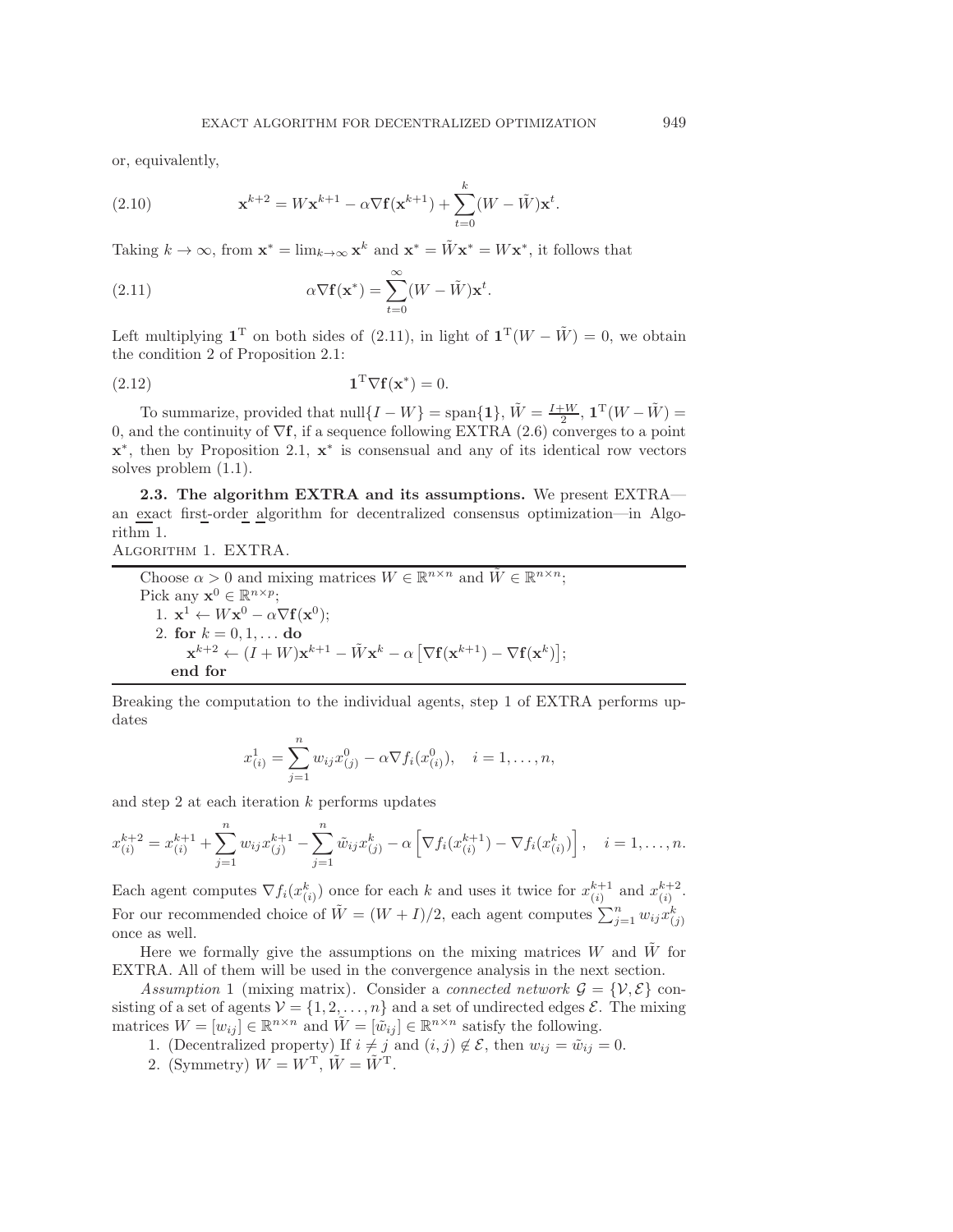3. (Null space property) null $\{W - \tilde{W}\}$  = span $\{1\}$ , null $\{I - \tilde{W}\}$   $\supseteq$  span $\{1\}$ .

4. (Spectral property)  $\tilde{W} \succ 0$  and  $\frac{I+\tilde{W}}{2} \succcurlyeq \tilde{W} \succcurlyeq \tilde{W}$ .

We claim that parts 2–4 of Assumption [1](#page-5-1) imply null $\{I - W\}$  = span $\{1\}$  and the eigenvalues of W lie in  $(-1, 1]$ , which are commonly assumed for DGD. Therefore, the additional assumptions are merely on  $\tilde{W}$ . In fact, EXTRA can use the same W used in DGD and simply take  $\tilde{W} = \frac{I+W}{2}$ , which satisfies part 4. It is also worth noting that in the recent work push-DGD [\[23\]](#page-21-13) relaxes the symmetry condition, yet such relaxation for EXTRA is not trivial and is our future work.

PROPOSITION 2.2. *Parts* 2–4 *of Assumption* [1](#page-5-1) *imply* null{ $I - W$ } = span{1} *and that the eigenvalues of* W *lie in*  $(-1, 1]$ *.* 

*Proof.* From part 4, we have  $\frac{I+W}{2} \geq \tilde{W} > 0$  and thus  $W \succ -I$  and  $\lambda_{\min}(W) > -1$ . Also from part 4, we have  $\frac{I+W}{2} \succcurlyeq W$  and thus  $I \succeq W$ , which means  $\lambda_{\max}(W) \leq 1$ . Hence, all eigenvalues of W (and those of  $\tilde{W}$ ) lie in (−1, 1].

Now, we show null $\{I - W\}$  = span $\{1\}$ . Consider a *nonzero* vector **v**  $\in$  null $\{I - W\}$ , which satisfies  $(I - W)\mathbf{v} = 0$  and thus  $\mathbf{v}^T (I - W)\mathbf{v} = 0$  and  $\mathbf{v}^T \mathbf{v} = \mathbf{v}^T W \mathbf{v}$ . From  $\frac{I + W}{2} \succcurlyeq \tilde{W}$  (part 4), we get  $\mathbf{v}^T \mathbf{v} = \mathbf{v}^T (\frac{I + W}{2}) \mathbf{v} \geq \mathbf{v}^T \tilde{W} \mathbf{v}$ , while fro we also get  $\mathbf{v}^T \tilde{W} \mathbf{v} \geq \mathbf{v}^T W \mathbf{v} = \mathbf{v}^T \mathbf{v}$ . Therefore, we have  $\mathbf{v}^T \tilde{W} \mathbf{v} = \mathbf{v}^T \mathbf{v}$  or equivalently  $(\tilde{W} - I)\mathbf{v} = 0$ , adding which to  $(I - W)\mathbf{v} = 0$  yields  $(\tilde{W} - W)\mathbf{v} = 0$ . In light of null $\{W - \tilde{W}\}$  = span $\{1\}$  (part 3), we must have **v**  $\in$  span $\{1\}$  and thus null $\{I - W\} = \text{span}\{1\}.$  $\Box$ 

Note that it is easy to ensure  $W$  to be diagonally dominant, so that the range of eigenvalues in Proposition 2.2 will lie in [0, 1]. Then, the simple choice  $\tilde{W} = \frac{I+W}{2}$  will have  $\lambda_{\min}(\tilde{W}) \geq 1$ , so that the step size  $\alpha$  (given in [\(3.8\)](#page-9-0) and Theorem [3.3](#page-9-1) below) becomes *independent* of the network topology.

<span id="page-6-0"></span>**2.4. Mixing matrices.** In EXTRA, the mixing matrices W and  $\tilde{W}$  diffuse information throughout the network.

The role of W is similar to that in DGD  $[5, 31, 36]$  $[5, 31, 36]$  $[5, 31, 36]$  and average consensus [\[33\]](#page-22-6). It has a few common choices, which can significantly affect performance.

- (i) Symmetric doubly stochastic matrix [\[5,](#page-21-15) [31,](#page-22-5) [36\]](#page-22-2):  $W = W^T$ ,  $W_1 = 1$ , and  $w_{ij} \geq 0$ . Special cases of such matrices include parts (ii) and (iii) below.
- (ii) Laplacian-based constant edge weight matrix [\[28,](#page-21-23) [33\]](#page-22-6),

$$
W = I - \frac{L}{\tau},
$$

where L is the Laplacian matrix of the graph  $\mathcal{G}$  and  $\tau > \frac{1}{2}\lambda_{\max}(L)$  is a scaling parameter. Denote deg(i) as the degree of agent i. When  $\lambda_{\text{max}}(L)$  is not available,  $\tau = \max_{i \in \mathcal{V}} {\deg(i)} + \epsilon$  for some small  $\epsilon > 0$ , say  $\epsilon = 1$ , can be used.

(iii) Metropolis constant edge weight matrix [\[3,](#page-21-24) [34\]](#page-22-0),

$$
w_{ij} = \begin{cases} \frac{1}{\max\{\deg(i), \deg(j)\} + \epsilon} & \text{if } (i, j) \in \mathcal{E}, \\ 0 & \text{if } (i, j) \notin \mathcal{E} \text{ and } i \neq j, \\ 1 - \sum_{k \in \mathcal{V}} w_{ik} & \text{if } i = j \end{cases}
$$

for some small positive  $\epsilon > 0$ .

(iv) Symmetric fastest distributed linear averaging (FDLA) matrix. It is a symmetric W that achieves fastest information diffusion and can be obtained by a semidefinite program [\[33\]](#page-22-6).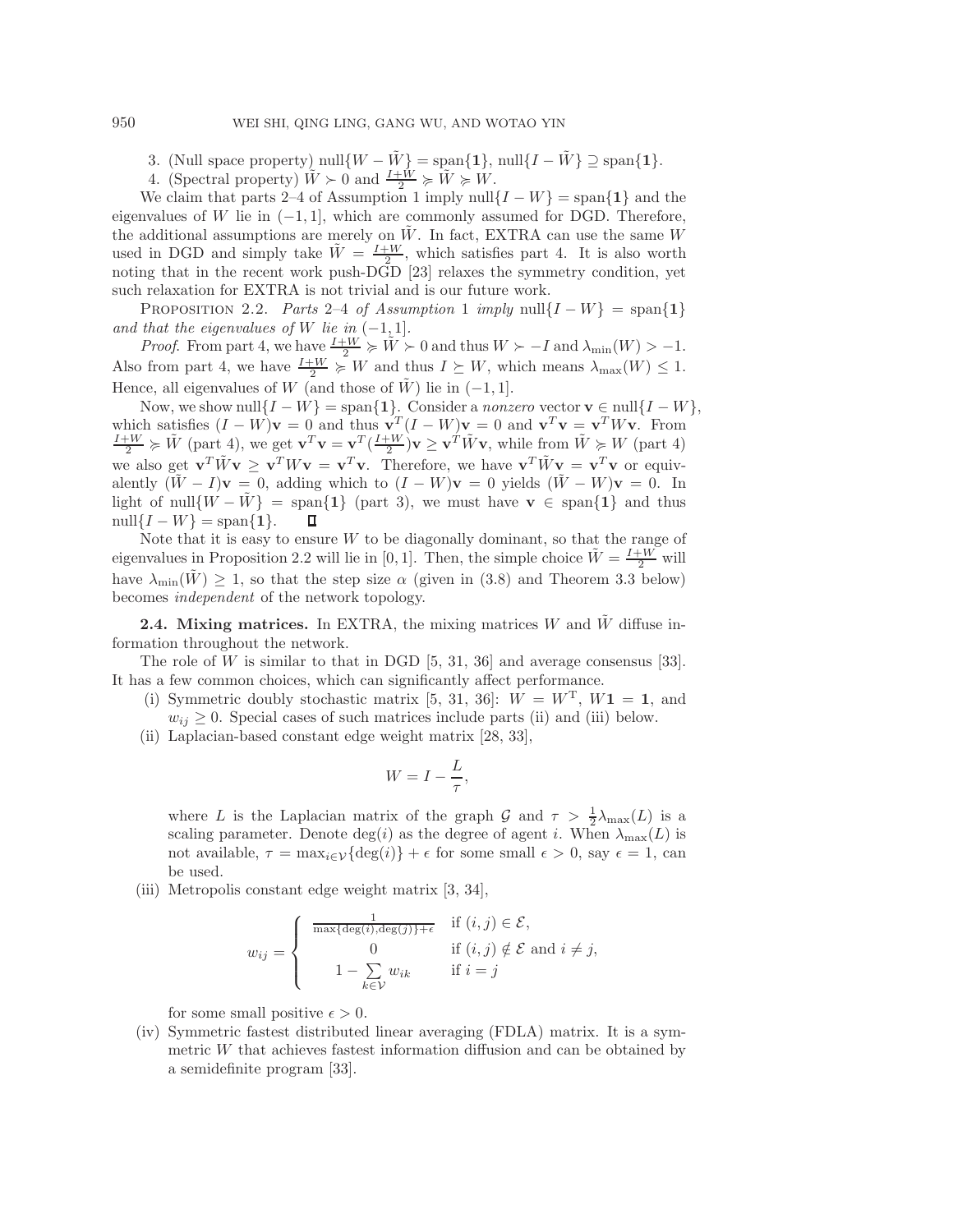It is worth noting that the optimal choice for average consensus, FDLA, no longer appears optimal in decentralized consensus optimization, which is more general.

When W is chosen following any strategy above,  $\tilde{W} = \frac{I+W}{2}$  is found to be very efficient.

<span id="page-7-1"></span>**2.5. EXTRA as corrected DGD.** We rewrite [\(2.10\)](#page-5-2) as

(2.13) 
$$
\underbrace{\mathbf{x}^{k+1} = W\mathbf{x}^k - \alpha \nabla \mathbf{f}(\mathbf{x}^k)}_{\text{DGD}} + \underbrace{\sum_{t=0}^{k-1} (W - \tilde{W})\mathbf{x}^t}_{\text{correction}}, \quad k = 0, 1, \dots
$$

An EXTRA update is, therefore, a DGD update with a cumulative correction term. In subsection [2.1,](#page-3-3) we have argued that the DGD update cannot reach consensus asymptotically unless  $\alpha$  asymptotically vanishes. Since  $\alpha \nabla f(\mathbf{x}^k)$  with a fixed  $\alpha > 0$ cannot vanish in general, it must be corrected, or otherwise  $\mathbf{x}^{k+1} - W\mathbf{x}^k$  does not vanish, preventing  $x^k$  from being asymptotically consensual. Provided that  $(2.13)$ converges, the role of the cumulative term  $\sum_{t=0}^{k-1} (W - \tilde{W}) \mathbf{x}^t$  is to *neutralize*  $-\alpha \nabla \mathbf{f}(\mathbf{x}^k)$ in  $(\text{span}\{\mathbf{1}\})^{\perp}$ , the subspace orthogonal to **1**. If a vector **v** obeys  $\mathbf{v}^T(W - \tilde{W}) = 0$ , then the convergence of [\(2.13\)](#page-7-1) means the vanishing of  $\mathbf{v}^T \nabla f(\mathbf{x}^k)$  in the limit. We need  $\mathbf{1}^T \nabla f(\mathbf{x}^k) = 0$  for consensus optimality. The correction term in [\(2.13\)](#page-7-1) is the simplest that we could find so far. In particular, the summation is necessary since each individual term  $(W - \hat{W})\mathbf{x}^t$  is asymptotically vanishing. The terms must work cumulatively.

<span id="page-7-0"></span>**3. Convergence analysis.** To establish convergence of EXTRA, this paper makes two additional but common assumptions as follows. Unless otherwise stated, the results in this section are given under Assumptions [1](#page-5-1)[–3.](#page-7-2)

<span id="page-7-3"></span>*Assumption* 2 (convex objective with Lipschitz continuous gradient). Objective functions  $f_i$  are proper closed convex and Lipschitz differentiable:

$$
\|\nabla f_i(x_a) - \nabla f_i(x_b)\|_2 \le L_{f_i} \|x_a - x_b\|_2 \quad \forall x_a, x_b \in \mathbb{R}^p,
$$

where  $L_{f_i} \geq 0$  are constant.

Following Assumption [2,](#page-7-3) function  $f(\mathbf{x}) = \sum_{i=1}^{n} f_i(x_{(i)})$  is proper closed convex, and ∇**f** is Lipschitz continuous,

$$
\|\nabla \mathbf{f}(\mathbf{x}_a) - \nabla \mathbf{f}(\mathbf{x}_b)\|_{\mathrm{F}} \leq L_{\mathbf{f}} \|\mathbf{x}_a - \mathbf{x}_b\|_{\mathrm{F}} \quad \forall \mathbf{x}_a, \mathbf{x}_b \in \mathbb{R}^{n \times p},
$$

<span id="page-7-2"></span>with constant  $L_f = \max_i \{L_{f_i}\}.$ 

*Assumption* 3 (solution existence). *Problem* [\(1.1\)](#page-0-0) *has a nonempty set of optimal solutions:*  $\mathcal{X}^* \neq \emptyset$ .

**3.1. Preliminaries.** We first state a lemma that gives the first-order optimality conditions of [\(1.1\)](#page-0-0).

<span id="page-7-4"></span>Lemma 3.1 (first-order optimality conditions). *Given mixing matrices* W *and*  $\tilde{W}$ , define  $U = (\tilde{W} - W)^{1/2}$  by letting  $U \triangleq VS^{1/2}V^{T} \in \mathbb{R}^{n \times n}$ , where  $VSV^{T} = \tilde{W} - W$ *is the economical-form singular value decomposition. Then, under Assumptions* [1](#page-5-1)[–3,](#page-7-2)  $\mathbf{x}^*$  *is consensual and*  $x_{(1)}^* \equiv x_{(2)}^* \equiv \cdots \equiv x_{(n)}^*$  *is optimal to problem* [\(1.1\)](#page-0-0) *if and only if there exists*  $\mathbf{q}^* = U\mathbf{p}$  *for some*  $\mathbf{p} \in \mathbb{R}^{n \times p}$  *such that* 

(3.1) 
$$
\int U\mathbf{q}^* + \alpha \nabla \mathbf{f}(\mathbf{x}^*) = \mathbf{0},
$$

U**x**<sup>∗</sup> (3.2) = **0**.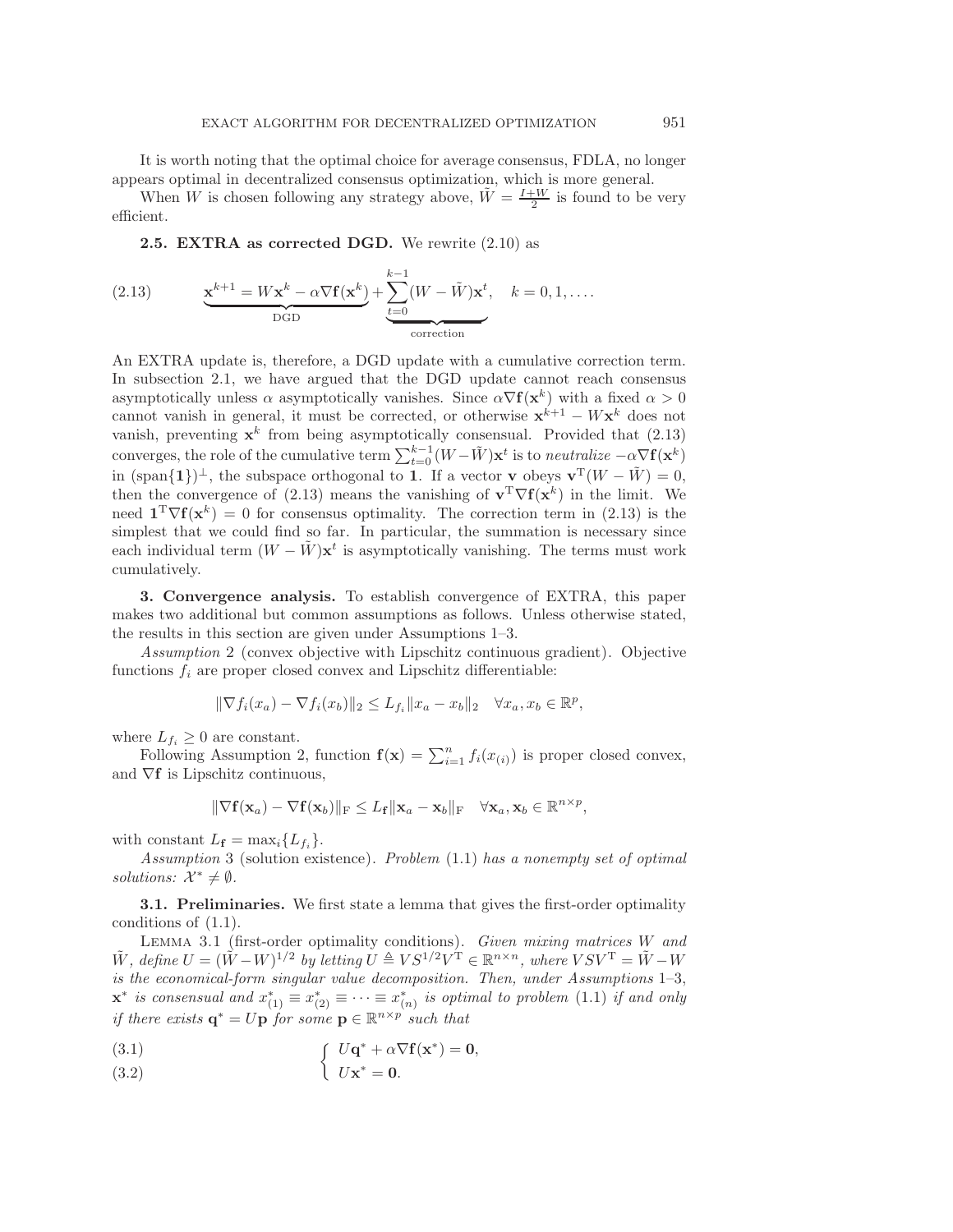*Proof*. According to Assumption [1](#page-5-1) and the definition of U, we have

$$
\text{null}\{U\} = \text{null}\{V^{\text{T}}\} = \text{null}\{\tilde{W} - W\} = \text{span}\{\mathbf{1}\}.
$$

Hence from Proposition [2.1,](#page-4-0) condition 1,  $x^*$  is consensual if and only if  $(3.2)$  holds.

Next, following Proposition [2.1,](#page-4-0) condition 2, **x** is optimal if and only if  $\mathbf{1}^T \nabla f(\mathbf{x}^*)$  = 0. Since U is symmetric and  $U^{T}$ **1** = 0, [\(3.1\)](#page-7-4) gives  $\mathbf{1}^{T}\nabla f(\mathbf{x}^{*}) = 0$ . Conversely, if  $\mathbf{1}^T \nabla f(\mathbf{x}^*) = 0$ , then  $\nabla f(\mathbf{x}^*) \in \text{span}\{U\}$  follows from span $\{U\} = (\text{span}\{\mathbf{1}\})^{\perp}$  and thus  $\alpha \nabla f(\mathbf{x}^*) = -U\mathbf{q}$  for some **q**. Let  $\mathbf{q}^* = \text{Proj}_U \mathbf{q}$ . Then,  $U\mathbf{q}^* = U\mathbf{q}$  and [\(3.1\)](#page-7-4) holds. п

Let **x**<sup>∗</sup> and **q**<sup>∗</sup> satisfy the optimality conditions [\(3.1\)](#page-7-4) and [\(3.2\)](#page-7-4). Introduce auxiliary sequence

<span id="page-8-3"></span>
$$
\mathbf{q}^k = \sum_{t=0}^k U\mathbf{x}^t
$$

and for each  $k$ ,

(3.3) 
$$
\mathbf{z}^k = \begin{pmatrix} \mathbf{q}^k \\ \mathbf{x}^k \end{pmatrix}, \quad \mathbf{z}^* = \begin{pmatrix} \mathbf{q}^* \\ \mathbf{x}^* \end{pmatrix}, \quad G = \begin{pmatrix} I & \mathbf{0} \\ \mathbf{0} & \tilde{W} \end{pmatrix}.
$$

<span id="page-8-4"></span>The next lemma establishes the relations among  $\mathbf{x}^k$ ,  $\mathbf{q}^k$ ,  $\mathbf{x}^*$ , and  $\mathbf{q}^*$ .

LEMMA 3.2. *In EXTRA, the quadruple sequence*  $\{x^k, q^k, x^*, q^*\}$  *obeys* 

(3.4) 
$$
(I + W - 2\tilde{W})(\mathbf{x}^{k+1} - \mathbf{x}^*) + \tilde{W}(\mathbf{x}^{k+1} - \mathbf{x}^k)
$$

$$
= -U(\mathbf{q}^{k+1} - \mathbf{q}^*) - \alpha[\nabla \mathbf{f}(\mathbf{x}^k) - \nabla \mathbf{f}(\mathbf{x}^*)]
$$

*for any*  $k = 0, 1, \ldots$ 

*Proof*. Similarly to how [\(2.9\)](#page-4-4) is derived, summing EXTRA iterations 1 through  $k+1$ ,

$$
\mathbf{x}^{1} = W\mathbf{x}^{0} - \alpha \nabla \mathbf{f}(\mathbf{x}^{0}),
$$
  
\n
$$
\mathbf{x}^{2} = (I + W)\mathbf{x}^{1} - \tilde{W}\mathbf{x}^{0} - \alpha \nabla \mathbf{f}(\mathbf{x}^{1}) + \alpha \nabla \mathbf{f}(\mathbf{x}^{0}),...,
$$
  
\n
$$
\mathbf{x}^{k+1} = (I + W)\mathbf{x}^{k} - \tilde{W}\mathbf{x}^{k-1} - \alpha \nabla \mathbf{f}(\mathbf{x}^{k}) + \alpha \nabla \mathbf{f}(\mathbf{x}^{k-1}),
$$

<span id="page-8-0"></span>we get

(3.5) 
$$
\mathbf{x}^{k+1} = \tilde{W}\mathbf{x}^k - \sum_{t=0}^k (\tilde{W} - W)\mathbf{x}^t - \alpha \nabla \mathbf{f}(\mathbf{x}^k).
$$

<span id="page-8-2"></span>Using  $\mathbf{q}^{k+1} = \sum_{t=0}^{k+1} U\mathbf{x}^t$  and the decomposition  $\tilde{W} - W = U^2$ , it follows from [\(3.5\)](#page-8-0) that

(3.6) 
$$
(I + W - 2\tilde{W})\mathbf{x}^{k+1} + \tilde{W}(\mathbf{x}^{k+1} - \mathbf{x}^k) = -U\mathbf{q}^{k+1} - \alpha \nabla \mathbf{f}(\mathbf{x}^k).
$$

Since  $(I + W - 2\tilde{W})\mathbf{1} = 0$ , we have

<span id="page-8-1"></span>(3.7) 
$$
(I + W - 2\tilde{W})\mathbf{x}^* = \mathbf{0}.
$$

Subtracting [\(3.7\)](#page-8-1) from [\(3.6\)](#page-8-2) and adding  $\mathbf{0} = U\mathbf{q}^* + \alpha \nabla f(\mathbf{x}^*)$  to (3.6), we obtain [\(3.4\)](#page-8-3).  $\Box$ 

The convergence analysis is based on the recursion [\(3.4\)](#page-8-3). Below we will show that **x**<sup>k</sup> converges to a solution **x**<sup>\*</sup> ∈  $\mathcal{X}^*$  and  $\|\mathbf{z}^{k+1} - \mathbf{z}^k\|_{\tilde{W}}^2$  converges to 0 at a rate of  $O(\frac{1}{k})$  in an ergodic sense. Further assuming (restricted) strong convexity, we obtain the Q-linear convergence of  $\|\mathbf{z}^k - \mathbf{z}^*\|_G^2$  to 0, which implies the R-linear convergence of  $\mathbf{x}^k$  to  $\mathbf{x}^*$ .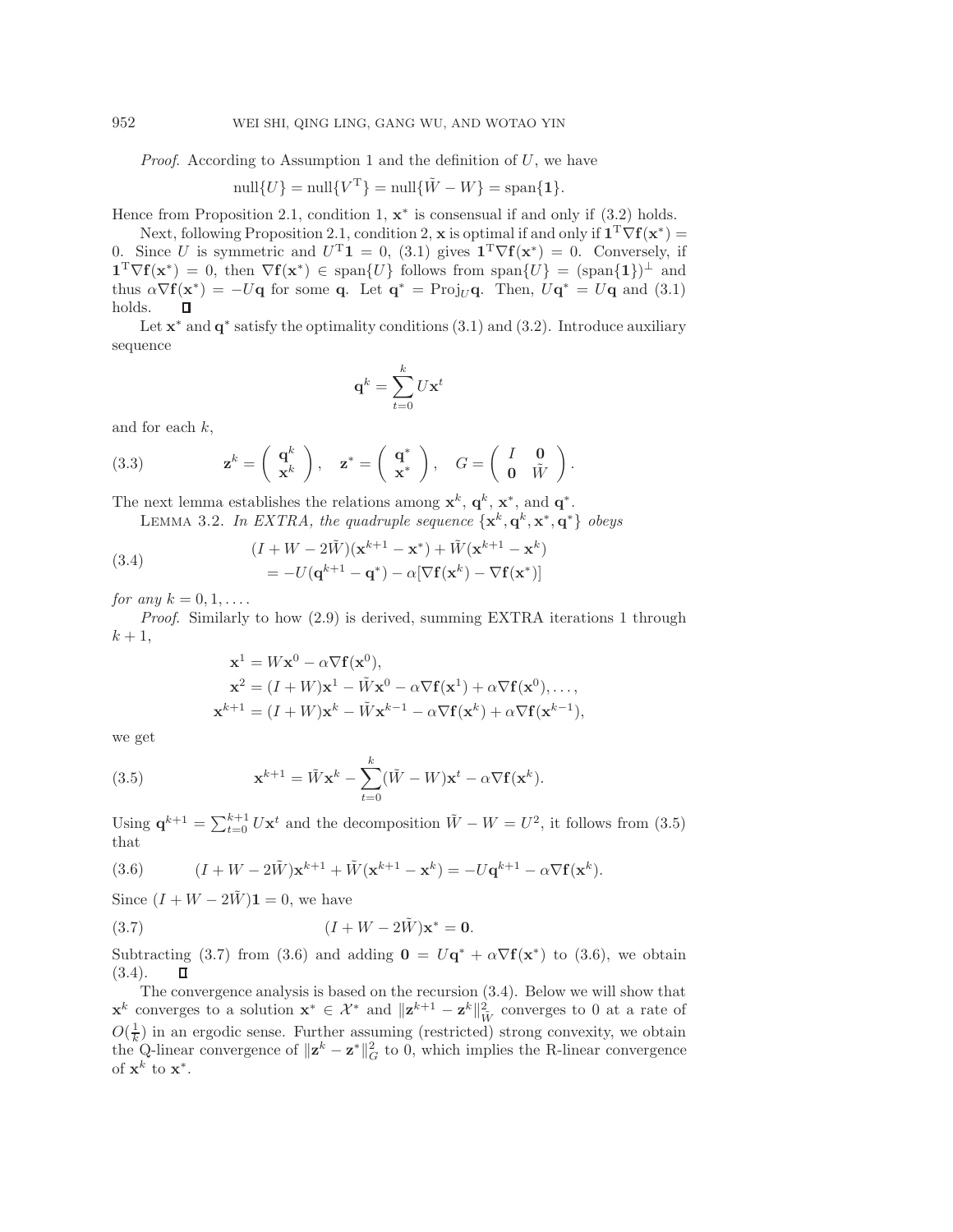<span id="page-9-7"></span>**3.2. Convergence and rate.** Let us first interpret the step size condition

(3.8) 
$$
\alpha < \frac{2\lambda_{\min}(\tilde{W})}{L_{\mathbf{f}}},
$$

which is assumed by Theorem [3.3](#page-9-1) below. First of all, let W satisfy Assumption [1.](#page-5-1) It is easy to ensure  $\lambda_{\min}(W) \geq 0$  since otherwise, we can replace W by  $\frac{I+W}{2}$ . In light of part 4 of Assumption [1,](#page-5-1) if we let  $\tilde{W} = \frac{I+W}{2}$ , then we have  $\lambda_{\min}(\tilde{W}) \geq \frac{1}{2}$ , which simplifies the bound [\(3.8\)](#page-9-0) to

<span id="page-9-6"></span><span id="page-9-3"></span><span id="page-9-2"></span><span id="page-9-0"></span>
$$
\alpha < \frac{1}{L_{\mathbf{f}}},
$$

which is independent of any network property (size, diameter, etc.). Furthermore, if  $L_{f_i}$   $(i = 1, \ldots, n)$  are in the same order, the bound  $\frac{1}{L_f}$  has the same order as the bound  $1/(\frac{1}{n}\sum_{i=1}^{n}L_{f_i})$ , which is used in the (centralized) gradient descent method. In other words, a fixed and rather large step size is permitted by EXTRA.

<span id="page-9-1"></span>THEOREM 3.3. *Under Assumptions* [1](#page-5-1)[–3,](#page-7-2) *if*  $\alpha$  *satisfies*  $0 < \alpha < \frac{2\lambda_{\min}(\tilde{W})}{L_f}$ , *then* 

(3.9) 
$$
\|\mathbf{z}^{k} - \mathbf{z}^{*}\|_{G}^{2} - \|\mathbf{z}^{k+1} - \mathbf{z}^{*}\|_{G}^{2} \geq \zeta \|\mathbf{z}^{k} - \mathbf{z}^{k+1}\|_{G}^{2}, \quad k = 0, 1, ...,
$$

where  $\zeta = 1 - \frac{\alpha L_f}{2\lambda_{\min}(\tilde{W})}$ . Furthermore,  $\mathbf{z}^k$  converges to an optimal  $\mathbf{z}^*$ . *Proof.* Following Assumption [2,](#page-7-3)  $∇f$  is Lipschitz continuous and thus we have

(3.10)  
\n
$$
\frac{2\alpha}{L_{\mathbf{f}}} \|\nabla \mathbf{f}(\mathbf{x}^{k}) - \nabla \mathbf{f}(\mathbf{x}^{*})\|_{\mathrm{F}}^{2}
$$
\n
$$
\leq 2\alpha \langle \mathbf{x}^{k} - \mathbf{x}^{*}, \nabla \mathbf{f}(\mathbf{x}^{k}) - \nabla \mathbf{f}(\mathbf{x}^{*}) \rangle
$$
\n
$$
= 2 \langle \mathbf{x}^{k+1} - \mathbf{x}^{*}, \alpha [\nabla \mathbf{f}(\mathbf{x}^{k}) - \nabla \mathbf{f}(\mathbf{x}^{*})] \rangle
$$
\n
$$
+ 2\alpha \langle \mathbf{x}^{k} - \mathbf{x}^{k+1}, \nabla \mathbf{f}(\mathbf{x}^{k}) - \nabla \mathbf{f}(\mathbf{x}^{*}) \rangle.
$$

Substituting [\(3.4\)](#page-8-3) from Lemma [3.2](#page-8-4) for  $\alpha[\nabla f(\mathbf{x}^k)-\nabla f(\mathbf{x}^*)]$ , it follows from [\(3.10\)](#page-9-2) that

(3.11) 
$$
\frac{2\alpha}{L_{\mathbf{f}}} \|\nabla \mathbf{f}(\mathbf{x}^{k}) - \nabla \mathbf{f}(\mathbf{x}^{*})\|_{\mathrm{F}}^{2}
$$

$$
\leq 2\langle \mathbf{x}^{k+1} - \mathbf{x}^{*}, U(\mathbf{q}^{*} - \mathbf{q}^{k+1}) \rangle + 2\langle \mathbf{x}^{k+1} - \mathbf{x}^{*}, \tilde{W}(\mathbf{x}^{k} - \mathbf{x}^{k+1}) \rangle - 2\|\mathbf{x}^{k+1} - \mathbf{x}^{*}\|_{I+W-2\tilde{W}}^{2} + 2\alpha\langle \mathbf{x}^{k} - \mathbf{x}^{k+1}, \nabla \mathbf{f}(\mathbf{x}^{k}) - \nabla \mathbf{f}(\mathbf{x}^{*}) \rangle.
$$

For the terms on the right-hand side of [\(3.11\)](#page-9-3), we have

<span id="page-9-4"></span>(3.12)  
\n
$$
2\langle \mathbf{x}^{k+1} - x^*, U(\mathbf{q}^* - \mathbf{q}^{k+1}) \rangle = 2\langle U(\mathbf{x}^{k+1} - \mathbf{x}^*), \mathbf{q}^* - \mathbf{q}^{k+1} \rangle
$$
\n
$$
= 2\langle U\mathbf{x}^{k+1}, \mathbf{q}^* - \mathbf{q}^{k+1} \rangle
$$
\n
$$
= 2\langle \mathbf{q}^{k+1} - \mathbf{q}^k, \mathbf{q}^* - \mathbf{q}^{k+1} \rangle,
$$

(3.13) 
$$
2\langle \mathbf{x}^{k+1}-\mathbf{x}^*, \tilde{W}(\mathbf{x}^k-\mathbf{x}^{k+1})\rangle = 2\langle \mathbf{x}^{k+1}-\mathbf{x}^k, \tilde{W}(\mathbf{x}^*-\mathbf{x}^{k+1})\rangle,
$$

where the second equality follows from  $U\mathbf{x}^* = \mathbf{0}$  and

<span id="page-9-5"></span>(3.14) 
$$
2\alpha \langle \mathbf{x}^k - \mathbf{x}^{k+1}, \nabla \mathbf{f}(\mathbf{x}^k) - \nabla \mathbf{f}(\mathbf{x}^*) \rangle \n\leq \frac{\alpha L_{\mathbf{f}}}{2} ||\mathbf{x}^k - \mathbf{x}^{k+1}||^2_{\mathbf{F}} + \frac{2\alpha}{L_{\mathbf{f}}} ||\nabla \mathbf{f}(\mathbf{x}^k) - \nabla \mathbf{f}(\mathbf{x}^*)||^2_{\mathbf{F}}.
$$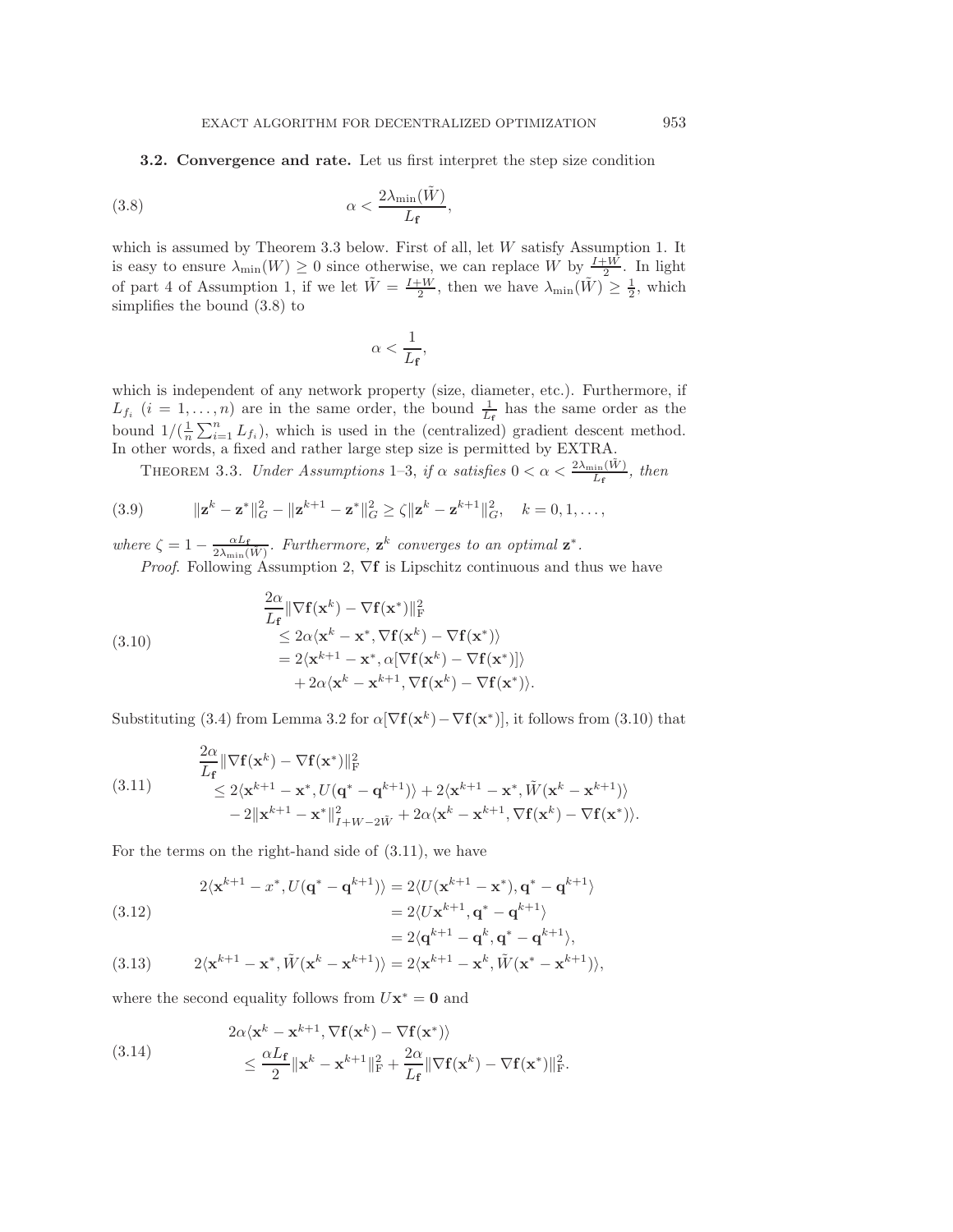Plugging  $(3.12)$ – $(3.14)$  into  $(3.11)$  and recalling the definitions of  $z^k$ ,  $z^*$ , and  $G$ , we have

$$
\frac{2\alpha}{L_{\mathbf{f}}} \|\nabla \mathbf{f}(\mathbf{x}^{k}) - \nabla \mathbf{f}(\mathbf{x}^{*})\|_{\mathrm{F}}^{2}
$$
\n
$$
\leq 2\langle \mathbf{q}^{k+1} - \mathbf{q}^{k}, \mathbf{q}^{*} - \mathbf{q}^{k+1} \rangle + 2\langle \mathbf{x}^{k+1} - \mathbf{x}^{k}, \tilde{W}(\mathbf{x}^{*} - \mathbf{x}^{k+1}) \rangle
$$
\n
$$
- 2\|\mathbf{x}^{k+1} - \mathbf{x}^{*}\|_{I+W-2\tilde{W}}^{2} + \frac{\alpha L_{\mathbf{f}}}{2}\|\mathbf{x}^{k} - \mathbf{x}^{k+1}\|_{\mathrm{F}}^{2}
$$
\n
$$
+ \frac{2\alpha}{L_{\mathbf{f}}} \|\nabla \mathbf{f}(\mathbf{x}^{k}) - \nabla \mathbf{f}(\mathbf{x}^{*})\|_{\mathrm{F}}^{2},
$$

<span id="page-10-0"></span>that is

 $($ 

$$
(3.16) \ \ 0 \leq 2\langle \mathbf{z}^{k+1} - \mathbf{z}^k, G(\mathbf{z}^* - \mathbf{z}^{k+1})\rangle - 2\|\mathbf{x}^{k+1} - \mathbf{x}^*\|_{I+W-2\tilde{W}}^2 + \frac{\alpha L_f}{2}\|\mathbf{x}^k - \mathbf{x}^{k+1}\|_{\mathrm{F}}^2.
$$

Apply the basic equality  $2\langle \mathbf{z}^{k+1} - \mathbf{z}^k, G(\mathbf{z}^* - \mathbf{z}^{k+1}) \rangle = ||\mathbf{z}^k - \mathbf{z}^*||_G^2 - ||\mathbf{z}^{k+1} - \mathbf{z}^*||_G^2$  $\|\mathbf{z}^k - \mathbf{z}^{k+1}\|_G^2$  to [\(3.16\)](#page-10-0), we have

(3.17) 
$$
0 \le ||\mathbf{z}^{k} - \mathbf{z}^{*}||_{G}^{2} - ||\mathbf{z}^{k+1} - \mathbf{z}^{*}||_{G}^{2} - ||\mathbf{z}^{k} - \mathbf{z}^{k+1}||_{G}^{2} - 2||\mathbf{x}^{k+1} - \mathbf{x}^{*}||_{I+W-2\tilde{W}}^{2} + \frac{\alpha L_{\mathbf{f}}}{2}||\mathbf{x}^{k} - \mathbf{x}^{k+1}||_{F}^{2}.
$$

Define

$$
G' = \left(\begin{array}{cc} I & \mathbf{0} \\ \mathbf{0} & \tilde{W} - \frac{\alpha L_{\mathbf{f}}}{2}I \end{array}\right)
$$

.

By Assumption [1,](#page-5-1) in particular,  $I + W - 2\tilde{W} \ge 0$ , we have  $\|\mathbf{x}^{k+1} - \mathbf{x}^*\|_{I+W-2\tilde{W}}^2 \ge 0$ and thus

$$
\|\mathbf{z}^{k} - \mathbf{z}^{*}\|_{G}^{2} - \|\mathbf{z}^{k+1} - \mathbf{z}^{*}\|_{G}^{2} \ge \|\mathbf{z}^{k} - \mathbf{z}^{k+1}\|_{G} - \frac{\alpha L_{\mathbf{f}}}{2}\|\mathbf{x}^{k} - \mathbf{x}^{k+1}\|_{F}^{2} = \|\mathbf{z}^{k} - \mathbf{z}^{k+1}\|_{G'}.
$$

Since  $\alpha < \frac{2\lambda_{\min}(\tilde{W})}{L_f}$ , we have  $G' \succ 0$  and

(3.18) 
$$
\|\mathbf{z}^{k} - \mathbf{z}^{k+1}\|_{G'}^2 \ge \zeta \|\mathbf{z}^{k} - \mathbf{z}^{k+1}\|_{G'}^2,
$$

which gives  $(3.9)$ .

It shows from [\(3.9\)](#page-9-6) that for any optimal  $\mathbf{z}^*$ ,  $\|\mathbf{z}^k - \mathbf{z}^*\|^2$  is bounded and contractive, so  $\|\mathbf{z}^k - \mathbf{z}^*\|_G^2$  is converging as  $\|\mathbf{z}^k - \mathbf{z}^{k+1}\|_G^2 \to 0$ . The convergence of  $\mathbf{z}^k$ to a solution **z**<sup>∗</sup> follows from the standard analysis for contraction methods; see, for example, Theorem 3 in [\[11\]](#page-21-25). П

To estimate the rate of convergence, we need the following result.

<span id="page-10-2"></span>PROPOSITION 3.4. *If a sequence*  $\{a_k\} \subset \mathbb{R}$  *obeys*  $a_k \geq 0$  *and*  $\sum_{t=1}^{\infty} a_t < \infty$ *, then we have*<sup>[1](#page-10-1)</sup> (i)  $\lim_{k \to \infty} a_k = 0$ , (ii)  $\frac{1}{k} \sum_{t=1}^k a_t = O(\frac{1}{k})$ , (iii)  $\min_{t \leq k} \{a_t\} = o(\frac{1}{k})$ .

*Proof.* Part (i) is obvious. Let  $b_k \triangleq \frac{1}{k} \sum_{t=1}^k a_t$ . By the assumptions,  $kb_k$  is uniformly bounded and obeys

$$
\lim_{k \to \infty} k b_k < \infty,
$$

<span id="page-10-1"></span><sup>&</sup>lt;sup>1</sup>Part (iii) is due to [\[6\]](#page-21-26).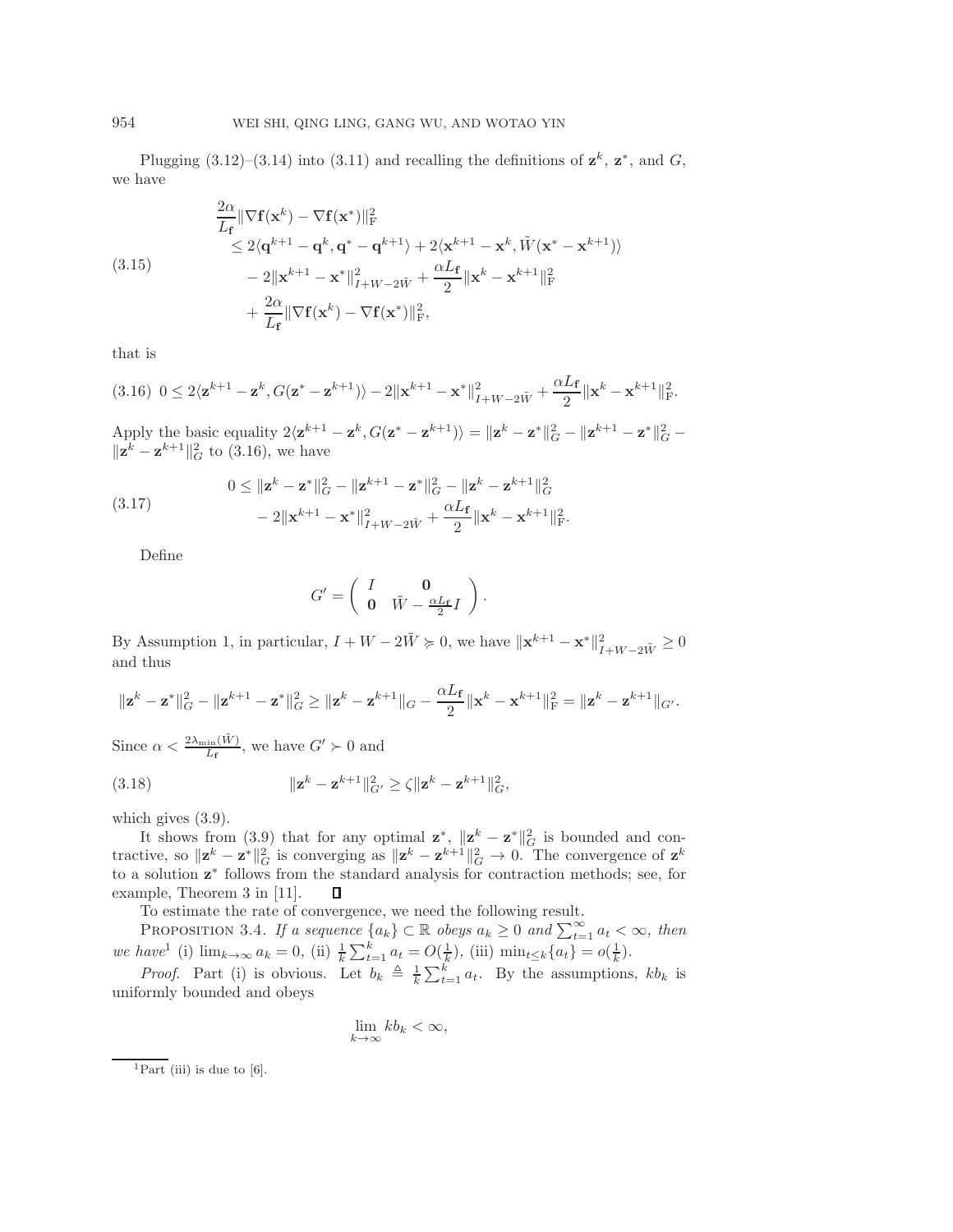from which part (ii) follows. Since  $c_k \triangleq \min_{t \leq k} \{a_t\}$  is monotonically nonincreasing, we have

$$
kc_{2k} = k \times \min_{t \le 2k} \{a_t\} \le \sum_{t=k+1}^{2k} a_t.
$$

<span id="page-11-2"></span>This and the fact that  $\lim_{k\to\infty}\sum_{t=k+1}^{2k} a_t \to 0$  give us  $c_k = o(\frac{1}{k})$  or part (iii).  $\Box$ Theorem 3.5. *In the same setting as Theorem* [3.3,](#page-9-1) *the following rates hold:*

(1) *running-average progress:*

$$
\frac{1}{k}\sum_{t=1}^{k}||\mathbf{z}^{t} - \mathbf{z}^{t+1}||_{G}^{2} = O\left(\frac{1}{k}\right);
$$

(2) *running-best progress:*

$$
\min_{t \leq k} \left\{ \|\mathbf{z}^t - \mathbf{z}^{t+1}\|_G^2 \right\} = o\left(\frac{1}{k}\right);
$$

(3) *running-average optimality residuals:*

$$
\frac{1}{k}\sum_{t=1}^k\|U\mathbf{q}^t+\alpha\nabla\mathbf{f}(\mathbf{x}^t)\|_{\tilde{W}}^2=O\left(\frac{1}{k}\right) \text{ and } \frac{1}{k}\sum_{t=1}^k\|U\mathbf{x}^t\|_{\mathrm{F}}^2=O\left(\frac{1}{k}\right);
$$

(4) *running-best optimality residuals:*

<span id="page-11-1"></span>
$$
\min_{t\leq k} \left\{ \|U\mathbf{q}^t + \alpha \nabla \mathbf{f}(\mathbf{x}^t)\|_{\tilde{W}}^2 \right\} = o\left(\frac{1}{k}\right) \text{ and } \min_{t\leq k} \left\{ \|U\mathbf{x}^t\|_{\text{F}}^2 \right\} = o\left(\frac{1}{k}\right).
$$

*Proof.* Parts (1) and (2): Since the individual terms  $\|\mathbf{z}^k - \mathbf{z}^*\|_G^2$  converge to 0, we are able to sum [\(3.9\)](#page-9-6) in Theorem [3.3](#page-9-1) over  $k = 0$  through  $\infty$  and apply the telescopic cancellation, i.e.,

$$
(3.19) \quad \sum_{t=0}^{\infty} \|\mathbf{z}^{t} - \mathbf{z}^{t+1}\|_{G}^{2} = \frac{1}{\delta} \sum_{t=0}^{\infty} \left( \|\mathbf{z}^{t} - \mathbf{z}^{*}\|_{G}^{2} - \|\mathbf{z}^{t+1} - \mathbf{z}^{*}\|_{G}^{2} \right) = \frac{\|\mathbf{z}_{0} - \mathbf{z}^{*}\|_{G}^{2}}{\delta} < \infty.
$$

Then, the results follow from Proposition [3.4](#page-10-2) immediately.

Parts (3) and (4): The progress  $\|\mathbf{z}^k - \mathbf{z}^{k+1}\|_G^2$  can be interpreted as the residual to the first-order optimality condition. In light of the first-order optimality conditions [\(3.1\)](#page-7-4) and [\(3.2\)](#page-7-4) in Lemma [3.1,](#page-7-4) the *optimality residuals* are defined as  $||U\mathbf{q}^k + \alpha \nabla \mathbf{f}(\mathbf{x}^k)||_{\tilde{W}}^2$  and  $||U\mathbf{x}^k||_{\text{F}}^2$ . Furthermore,

<span id="page-11-0"></span>
$$
\|\frac{1}{\alpha}\mathbf{1}^{\mathrm{T}}(U\mathbf{q}^k + \alpha \nabla \mathbf{f}(\mathbf{x}^k))\|_2^2 = \|\nabla f_1(x_{(1)}^k) + \cdots + \nabla f_n(x_{(n)}^k)\|_2^2
$$

is the violation to the first-order optimality of  $(1.1)$ , while  $||U\mathbf{x}^k||_F^2$  is the violation of consensus. Below we obtain the convergence rates of the optimality residuals.

Using the basic inequality  $\|\mathbf{a} + \mathbf{b}\|_{\text{F}}^2 \geq \frac{1}{\rho} \|\mathbf{a}\|_{\text{F}}^2 - \frac{1}{\rho-1} \|\mathbf{b}\|_{\text{F}}^2$  which holds for any  $\rho > 1$  and any matrices **a** and **b** of the same size, it follows that  $(3.20)$ 

$$
\| \mathbf{z}^{k} - \mathbf{z}^{k+1} \|_{G}^{2} = \| \mathbf{q}^{k} - \mathbf{q}^{k+1} \|_{\mathrm{F}}^{2} + \| \mathbf{x}^{k} - \mathbf{x}^{k+1} \|_{\tilde{W}}^{2}
$$
  
\n
$$
= \| \mathbf{x}^{k+1} \|_{\tilde{W}-W}^{2} + \| (I - \tilde{W}) \mathbf{x}^{k} + U \mathbf{q}^{k} + \alpha \nabla \mathbf{f}(\mathbf{x}^{k}) \|_{\tilde{W}}^{2}
$$
  
\n
$$
\geq \| \mathbf{x}^{k+1} \|_{\tilde{W}-W}^{2} + \frac{1}{\rho} \| U \mathbf{q}^{k} + \alpha \nabla \mathbf{f}(\mathbf{x}^{k}) \|_{\tilde{W}}^{2} - \frac{1}{\rho - 1} \| (I - \tilde{W}) \mathbf{x}^{k} \|_{\tilde{W}}^{2}.
$$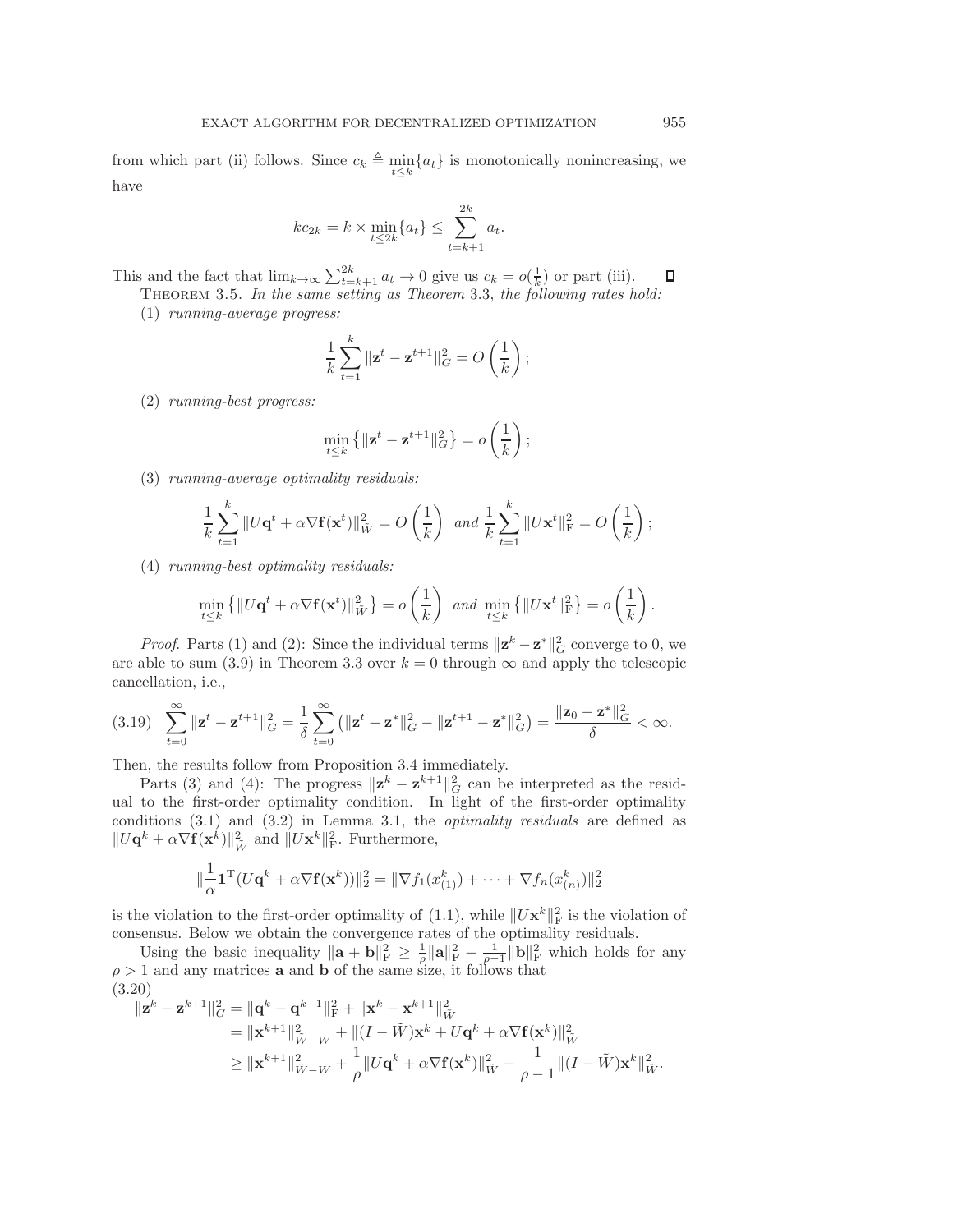<span id="page-12-0"></span>Since  $\tilde{W} - W$  and  $(I - \tilde{W})\tilde{W}(I - \tilde{W})$  are symmetric and null $\{\tilde{W} - W\} \subseteq \text{null}\{(I - \tilde{W})\tilde{W}(I - \tilde{W})\},\$ 

there exists a bounded  $v > 0$  such that  $||(I - \tilde{W})\mathbf{x}^k||^2_{\tilde{W}} = ||\mathbf{x}^k||^2_{(I - \tilde{W})\tilde{W}(I - \tilde{W})} \le$  $\|v\|\mathbf{x}^k\|^2_{\tilde{W}-W}$ . It follows from [\(3.20\)](#page-11-0) that

$$
\frac{1}{k} \sum_{t=1}^{k} \|\mathbf{z}^{t} - \mathbf{z}^{t+1}\|_{G}^{2} + \frac{1}{k} \|\mathbf{x}^{1}\|_{\tilde{W}-W}^{2}
$$
\n
$$
\geq \frac{1}{k} \sum_{t=1}^{k} \left( \|\mathbf{x}^{t+1}\|_{\tilde{W}-W}^{2} - \frac{\upsilon}{\rho - 1} \|\mathbf{x}^{t}\|_{\tilde{W}-W}^{2} \right) + \frac{1}{k} \|\mathbf{x}^{1}\|_{\tilde{W}-W}^{2}
$$
\n(3.21)\n
$$
+ \frac{1}{k} \sum_{t=1}^{k} \frac{1}{\rho} \|U\mathbf{q}^{t} + \alpha \nabla \mathbf{f}(\mathbf{x}^{t})\|_{\tilde{W}}^{2} \text{ (Set } \rho > \upsilon + 1)
$$
\n
$$
= \frac{1}{k} \sum_{t=1}^{k} \left(1 - \frac{\upsilon}{\rho - 1}\right) \|U\mathbf{x}^{t}\|_{\text{F}}^{2}
$$
\n
$$
+ \frac{1}{k} \|\mathbf{x}^{k+1}\|_{\tilde{W}-W}^{2} + \frac{1}{k} \sum_{t=1}^{k} \frac{1}{\rho} \|U\mathbf{q}^{t} + \alpha \nabla \mathbf{f}(\mathbf{x}^{t})\|_{\tilde{W}}^{2}.
$$

As part (1) shows that  $\frac{1}{k} \sum_{t=1}^{k} ||\mathbf{z}^{t} - \mathbf{z}^{t+1}||_{G}^{2} = O(\frac{1}{k}),$  we have

$$
\frac{1}{k}\sum_{t=1}^{k}||U\mathbf{q}^{t} + \alpha \nabla \mathbf{f}(\mathbf{x}^{t})||_{\tilde{W}}^{2} = O\left(\frac{1}{k}\right)
$$

and  $\frac{1}{k} \sum_{t=1}^{k} ||U \mathbf{x}^{t}||_{\text{F}}^{2} = O(\frac{1}{k}).$ 

From [\(3.21\)](#page-12-0) and [\(3.19\)](#page-11-1), we see that both  $||U\mathbf{q}^t + \alpha \nabla \mathbf{f}(\mathbf{x}^t)||_W^2$  and  $||U\mathbf{x}^t||_F^2$  are summable. Again, by Proposition [3.4,](#page-10-2) we have part (4), the  $o(\frac{1}{k})$  rate of running best first-order optimality residuals. Д

It is open whether  $\|\mathbf{z}^k - \mathbf{z}^{k+1}\|_G^2$  is monotonic or not. If one can show its monotonicity, then the convergence rates will hold for the last point in the running sequence.

**3.3. Linear convergence under restricted strong convexity.** In this subsection we prove that EXTRA with a proper step size reaches linear convergence if the original objective  $\bar{f}$  is restricted strongly convex.

A convex function  $h : \mathbb{R}^p \to \mathbb{R}$  is *strongly convex* if there exists  $\mu > 0$  such that

$$
\langle \nabla h(x_a) - \nabla h(x_b), x_a - x_b \rangle \ge \mu \|x_a - x_b\|^2 \quad \forall x_a, x_b \in \mathbb{R}^p.
$$

h is *restricted strongly convex*<sup>[2](#page-12-1)</sup> with respect to point  $\tilde{x}$  if there exists  $\mu > 0$  such that

$$
\langle \nabla h(x) - \nabla h(\tilde{x}), x - \tilde{x} \rangle \ge \mu \|x - \tilde{x}\|_2^2 \quad \forall x \in \mathbb{R}^p.
$$

For convenience in the proof, we introduce the function

$$
\mathbf{g}(\mathbf{x}) \triangleq \mathbf{f}(\mathbf{x}) + \frac{1}{4\alpha} ||\mathbf{x}||_{\tilde{W}-W}^2
$$

and claim that  $\bar{f}$  is restricted strongly convex with respect to its solution  $x^*$  if and only if **g** is so with respect to  $\mathbf{x}^* = \mathbf{1}(x^*)^T$ .

<span id="page-12-2"></span>Proposition 3.6. *Under Assumptions* [1](#page-5-1) *and* [2,](#page-7-3) *the following two statements are equivalent:*

(i) The original objective  $\bar{f}(x) = \frac{1}{n} \sum_{i=1}^{n} f_i(x)$  is restricted strongly convex with *respect to*  $x^*$ *.* 

<span id="page-12-1"></span><sup>&</sup>lt;sup>2</sup>There are different definitions of restricted strong convexity. Ours is derived from [\[17\]](#page-21-27).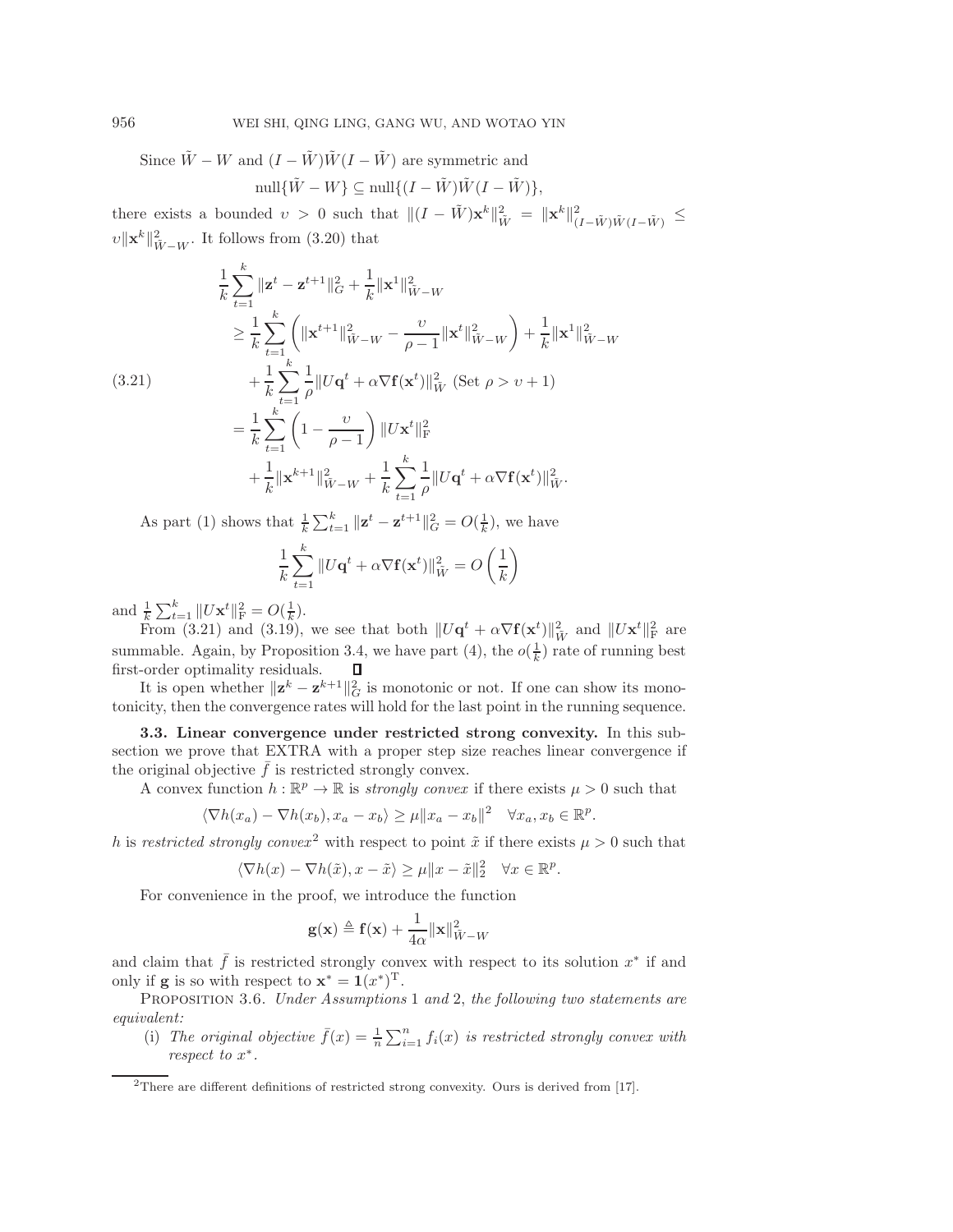- <span id="page-13-5"></span>(ii) *The penalized function*  $\mathbf{g}(\mathbf{x}) = \mathbf{f}(\mathbf{x}) + \frac{1}{4\alpha} ||\mathbf{x}||^2_{\tilde{W}-W}$  *is restricted strongly convex with respect to* **x**∗*.*
- In addition, the strong convexity constant of  $g$  is no less than that of  $\bar{f}$ . See Appendix [A](#page-19-0) for its proof.

<span id="page-13-6"></span>THEOREM 3.7. If  $g(x) \triangleq f(x) + \frac{1}{4\alpha} ||x||^2_{\tilde{W}-W}$  is restricted strongly convex with *respect to*  $\mathbf{x}^*$  *with constant*  $\mu_{\mathbf{g}} > 0$ , then with proper step size  $\alpha < \frac{2\mu_{\mathbf{g}}\lambda_{\min}(\tilde{W})}{L_f^2}$ , there *exists*  $\delta > 0$  *such that the sequence*  $\{z^k\}$  *generated by EXTRA satisfies* 

(3.22) 
$$
\| \mathbf{z}^{k} - \mathbf{z}^* \|_{G}^2 \ge (1 + \delta) \| \mathbf{z}^{k+1} - \mathbf{z}^* \|_{G}^2.
$$

*That is,*  $\|\mathbf{z}^k - \mathbf{z}^*\|^2_G$  *converges to* 0 *at the Q-linear rate*  $O((1+\delta)^{-k})$ *. Consequently,*  $\|\mathbf{x}^k - \mathbf{x}^*\|_{\tilde{W}}^2$  *converges to* 0 *at the R-linear rate*  $O((1+\delta)^{-k})$ *.* 

*Proof. Toward a lower bound of*  $\|\mathbf{z}^k - \mathbf{z}^*\|_G^2 - \|\mathbf{z}^{k+1} - \mathbf{z}^*\|_G^2$ . From the definition of **g** and its restricted strong convexity, we have

<span id="page-13-0"></span>(3.23)  
\n
$$
\leq 2\alpha \langle \mathbf{x}^{k+1} - \mathbf{x}^* \|_F^2
$$
\n
$$
\leq 2\alpha \langle \mathbf{x}^{k+1} - \mathbf{x}^*, \nabla \mathbf{g}(\mathbf{x}^{k+1}) - \nabla \mathbf{g}(\mathbf{x}^*) \rangle
$$
\n
$$
= \|\mathbf{x}^{k+1} - \mathbf{x}^* \|_{\tilde{W} - W}^2 + 2\alpha \langle \mathbf{x}^{k+1} - \mathbf{x}^*, \nabla \mathbf{f}(\mathbf{x}^{k+1}) - \nabla \mathbf{f}(\mathbf{x}^k) \rangle
$$
\n
$$
+ 2 \langle \mathbf{x}^{k+1} - \mathbf{x}^*, \alpha [\nabla \mathbf{f}(\mathbf{x}^k) - \nabla \mathbf{f}(\mathbf{x}^*)] \rangle.
$$

Using Lemma [3.2](#page-8-4) for  $\alpha[\nabla f(\mathbf{x}^k) - \nabla f(\mathbf{x}^*)]$  in [\(3.23\)](#page-13-0), we get

<span id="page-13-1"></span>
$$
2\alpha\mu_{\mathbf{g}}\|\mathbf{x}^{k+1} - \mathbf{x}^{*}\|_{\mathrm{F}}^{2}
$$
\n
$$
\leq \|\mathbf{x}^{k+1} - \mathbf{x}^{*}\|_{\tilde{W}-W}^{2} + 2\alpha\langle\mathbf{x}^{k+1} - \mathbf{x}^{*}, \nabla f(\mathbf{x}^{k+1}) - \nabla f(\mathbf{x}^{k})\rangle
$$
\n
$$
-2\|\mathbf{x}^{k+1} - \mathbf{x}^{*}\|_{I+W-2\tilde{W}}^{2} + 2\langle\mathbf{x}^{k+1} - \mathbf{x}^{*}, U(\mathbf{q}^{*} - \mathbf{q}^{k+1})\rangle
$$
\n
$$
+ 2\langle\mathbf{x}^{k+1} - \mathbf{x}^{*}, \tilde{W}(\mathbf{x}^{k} - \mathbf{x}^{k+1})\rangle
$$
\n
$$
= \|\mathbf{x}^{k+1} - \mathbf{x}^{*}\|_{(\tilde{W}-W)-2(I+W-2\tilde{W})}^{2} + 2\alpha\langle\mathbf{x}^{k+1} - \mathbf{x}^{*}, \nabla f(\mathbf{x}^{k+1}) - \nabla f(\mathbf{x}^{k})\rangle
$$
\n
$$
+ 2\langle\mathbf{x}^{k+1} - \mathbf{x}^{*}, U(\mathbf{q}^{*} - \mathbf{q}^{k+1})\rangle + 2\langle\mathbf{x}^{k+1} - \mathbf{x}^{*}, \tilde{W}(\mathbf{x}^{k} - \mathbf{x}^{k+1})\rangle.
$$

<span id="page-13-2"></span>For the last three terms on the right-hand side of [\(3.24\)](#page-13-1), we have from Young's inequality,

(3.25)  
\n
$$
\leq \alpha \eta \|\mathbf{x}^{k+1} - \mathbf{x}^*, \nabla \mathbf{f}(\mathbf{x}^{k+1}) - \nabla \mathbf{f}(\mathbf{x}^k) \rangle
$$
\n
$$
\leq \alpha \eta \|\mathbf{x}^{k+1} - \mathbf{x}^*\|_{\mathbf{F}}^2 + \frac{\alpha}{\eta} \|\nabla \mathbf{f}(\mathbf{x}^{k+1}) - \nabla \mathbf{f}(\mathbf{x}^k) \|_{\mathbf{F}}^2
$$
\n
$$
\leq \alpha \eta \|\mathbf{x}^{k+1} - \mathbf{x}^*\|_{\mathbf{F}}^2 + \frac{\alpha L_{\mathbf{f}}^2}{\eta} \|\mathbf{x}^{k+1} - \mathbf{x}^k\|_{\mathbf{F}}^2,
$$

where  $\eta > 0$  is a tunable parameter and

(3.26) 
$$
2\langle \mathbf{x}^{k+1}-\mathbf{x}^*, U(\mathbf{q}^*-\mathbf{q}^{k+1})\rangle = 2\langle \mathbf{q}^{k+1}-\mathbf{q}^k, \mathbf{q}^*-\mathbf{q}^{k+1}\rangle
$$

<span id="page-13-3"></span>and

(3.27) 
$$
2\langle \mathbf{x}^{k+1}-\mathbf{x}^*, \tilde{W}(\mathbf{x}^k-\mathbf{x}^{k+1})\rangle = 2\langle \mathbf{x}^{k+1}-\mathbf{x}^k, \tilde{W}(\mathbf{x}^*-\mathbf{x}^{k+1})\rangle.
$$

Plugging [\(3.25\)](#page-13-2)–[\(3.27\)](#page-13-3) into [\(3.24\)](#page-13-1) and recalling the definition of  $z^k$ ,  $z^*$ , and G, we obtain

<span id="page-13-4"></span>(3.28) 
$$
2\alpha\mu_{\mathbf{g}}\|\mathbf{x}^{k+1} - \mathbf{x}^*\|_{\mathbf{F}}^2 \n\leq \|\mathbf{x}^{k+1} - \mathbf{x}^*\|_{(\tilde{W} - W) - 2(I + W - 2\tilde{W})}^2 + \alpha\eta \|\mathbf{x}^{k+1} - \mathbf{x}^*\|_{\mathbf{F}}^2 \n+ \frac{\alpha L_f^2}{\eta} \|\mathbf{x}^{k+1} - \mathbf{x}^k\|_{\mathbf{F}}^2 + 2\langle \mathbf{z}^{k+1} - \mathbf{z}^k, G(\mathbf{z}^* - \mathbf{z}^{k+1})\rangle.
$$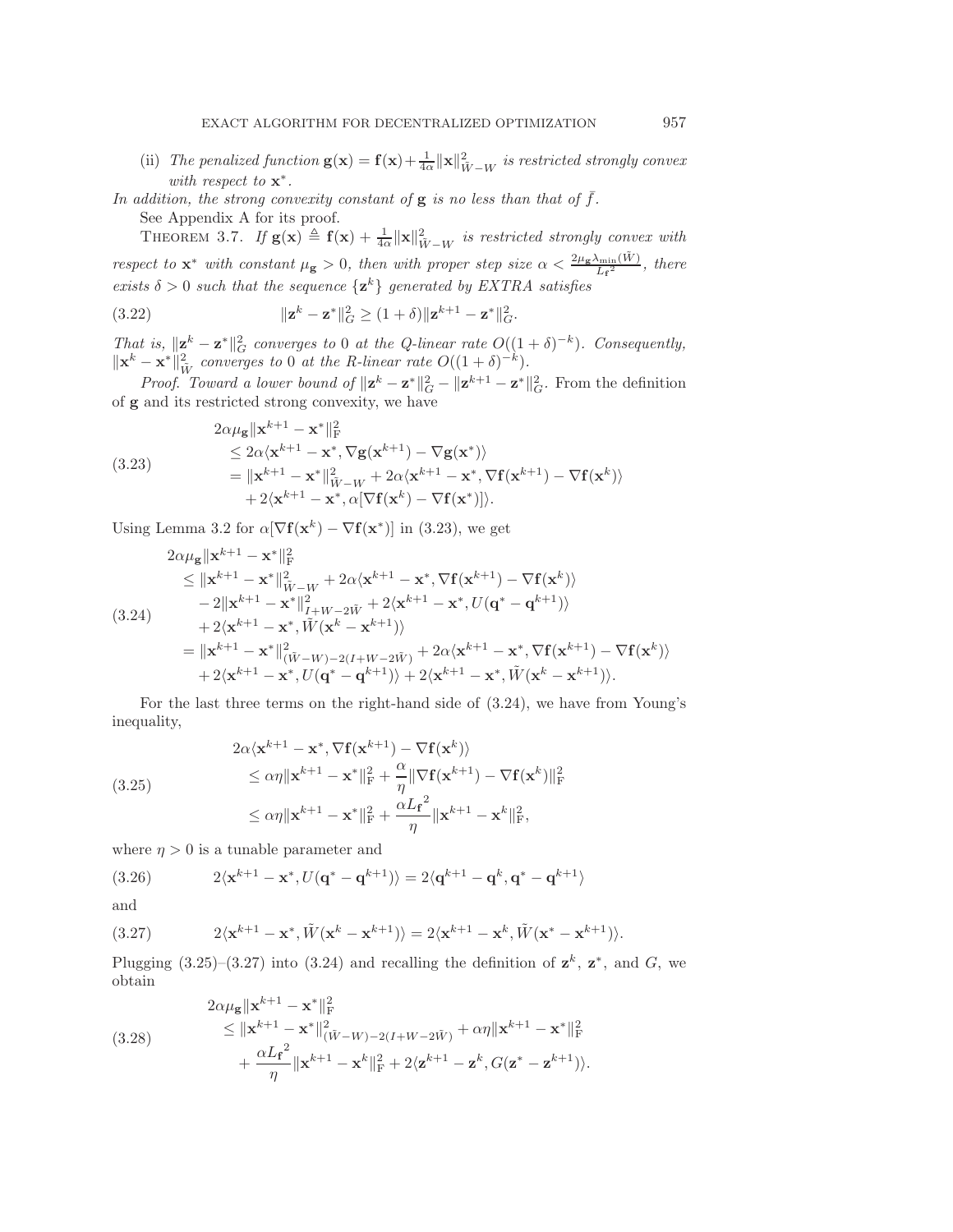$\text{By } 2\langle \mathbf{z}^{k+1} - \mathbf{z}^k, G(\mathbf{z}^* - \mathbf{z}^{k+1}) \rangle = \|\mathbf{z}^k - \mathbf{z}^*\|_G^2 - \|\mathbf{z}^{k+1} - \mathbf{z}^*\|_G^2 - \|\mathbf{z}^k - \mathbf{z}^{k+1}\|_G^2, (3.28)$  $\text{By } 2\langle \mathbf{z}^{k+1} - \mathbf{z}^k, G(\mathbf{z}^* - \mathbf{z}^{k+1}) \rangle = \|\mathbf{z}^k - \mathbf{z}^*\|_G^2 - \|\mathbf{z}^{k+1} - \mathbf{z}^*\|_G^2 - \|\mathbf{z}^k - \mathbf{z}^{k+1}\|_G^2, (3.28)$ turns into

<span id="page-14-0"></span>(3.29)  

$$
\|\mathbf{z}^{k} - \mathbf{z}^{*}\|_{G}^{2} - \|\mathbf{z}^{k+1} - \mathbf{z}^{*}\|_{G}^{2} \geq \|\mathbf{x}^{k+1} - \mathbf{x}^{*}\|_{\alpha(2\mu_{\mathbf{g}} - \eta)I - (\tilde{W} - W) + 2(I + W - 2\tilde{W})}^{2}
$$

$$
+ \|\mathbf{z}^{k} - \mathbf{z}^{k+1}\|_{G}^{2} - \frac{\alpha L_{\mathbf{f}}^{2}}{\eta} \|\mathbf{x}^{k} - \mathbf{x}^{k+1}\|_{F}^{2}.
$$

<span id="page-14-1"></span>*A critical inequality.* In order to establish [\(3.22\)](#page-13-5), in light of [\(3.29\)](#page-14-0), it remains to show

(3.30)

$$
\begin{aligned} &\|{\mathbf{x}}^{k+1}-{\mathbf{x}}^*\|^2_{\alpha(2\mu_{{\mathbf{g}}}-\eta)I-(\tilde{W}-W)+2(I+W-2\tilde{W})}+\|{\mathbf{z}}^k-{\mathbf{z}}^{k+1}\|^2_G-\frac{\alpha L_{\mathbf{f}}^2}{\eta}\|{\mathbf{x}}^k-{\mathbf{x}}^{k+1}\|^2_{\mathrm{F}}\\ &\geq \delta\|{\mathbf{z}}^{k+1}-{\mathbf{z}}^*\|^2_G. \end{aligned}
$$

With the terms of  $z^k$ ,  $z^*$  in [\(3.30\)](#page-14-1) expanded and from

<span id="page-14-2"></span>
$$
\|\mathbf{x}^{k+1}-\mathbf{x}^*\|_{\tilde{W}-W}^2 = \|U(\mathbf{x}^{k+1}-\mathbf{x}^*)\|_{\mathrm{F}}^2 = \|U\mathbf{x}^{k+1}\|_{\mathrm{F}}^2 = \|\mathbf{q}^{k+1}-\mathbf{q}^k\|_{\mathrm{F}}^2,
$$

[\(3.30\)](#page-14-1) is equivalent to

$$
\begin{array}{c} (3.31)\\ \|\mathbf{x}^{k+1}-\mathbf{x}^*\|^2_{\alpha(2\mu_{\mathbf{g}}-\eta)I+2(I+W-2\tilde{W})-\delta\tilde{W}}+\|\mathbf{x}^k-\mathbf{x}^{k+1}\|^2_{\tilde{W}-\frac{\alpha L_{\mathbf{f}}^2}{\eta}I}\geq \delta\|\mathbf{q}^{k+1}-\mathbf{q}^*\|^2_{\mathrm{F}},\end{array}
$$

which is *what remains to be shown below*. That is, we must find an upper bound for  $\|\mathbf{q}^{k+1} - \mathbf{q}^*\|_{\text{F}}^2$  in terms of  $\|\mathbf{x}^{k+1} - \mathbf{x}^*\|_{\text{F}}^2$  and  $\|\mathbf{x}^k - \mathbf{x}^{k+1}\|_{\text{F}}^2$ .

*Establishing* [\(3.31\)](#page-14-2): *Step* 1. From Lemma [3.2](#page-8-4) we have

$$
(3.32)
$$

$$
\label{eq:21} \begin{split} &\|U(\mathbf{q}^{k+1}-\mathbf{q}^*)\|_{\mathrm{F}}^2\\ &=\|(I+W-2\tilde{W})(\mathbf{x}^{k+1}-\mathbf{x}^*)+\tilde{W}(\mathbf{x}^{k+1}-\mathbf{x}^k)+\alpha[\nabla\mathbf{f}(\mathbf{x}^k)-\nabla\mathbf{f}(\mathbf{x}^*)]\|_{\mathrm{F}}^2\\ &=\|(I+W-2\tilde{W})(\mathbf{x}^{k+1}-\mathbf{x}^*)+\alpha[\nabla\mathbf{f}(\mathbf{x}^{k+1})-\nabla\mathbf{f}(\mathbf{x}^*)]\\ &+\tilde{W}(\mathbf{x}^{k+1}-\mathbf{x}^k)+\alpha[\nabla\mathbf{f}(\mathbf{x}^k)-\nabla\mathbf{f}(\mathbf{x}^{k+1})]\|_{\mathrm{F}}^2. \end{split}
$$

From the inequality  $\|\mathbf{a} + \mathbf{b} + \mathbf{c} + \mathbf{d}\|_{\mathrm{F}}^2 \leq \theta(\frac{\beta}{\beta-1}\|\mathbf{a}\|_{\mathrm{F}}^2 + \beta \|\mathbf{b}\|_{\mathrm{F}}^2) + \frac{\theta}{\theta-1}(\frac{\gamma}{\gamma-1}\|\mathbf{c}\|_{\mathrm{F}}^2 + \gamma \|\mathbf{d}\|_{\mathrm{F}}^2)$ , which holds for any  $\theta > 1$ ,  $\beta > 1$ ,  $\gamma > 1$  and any matrices **a**, **b**, **c**, **d** of the same dimensions, it follows that

<span id="page-14-3"></span>(3.33) 
$$
\|\mathbf{q}^{k+1} - \mathbf{q}^*\|_{\tilde{W}-W}^2
$$

$$
= \theta \left(\frac{\beta}{\beta-1} \|\mathbf{x}^{k+1} - \mathbf{x}^*\|_{(I+W-2\tilde{W})^2}^2 + \beta \alpha^2 \|\nabla \mathbf{f}(\mathbf{x}^{k+1}) - \nabla \mathbf{f}(\mathbf{x}^*)\|_{\mathrm{F}}^2\right) + \frac{\theta}{\theta-1} \left(\frac{\gamma}{\gamma-1} \|\mathbf{x}^k - \mathbf{x}^{k+1}\|_{\tilde{W}^2}^2 + \gamma \alpha^2 \|\nabla \mathbf{f}(\mathbf{x}^k) - \nabla \mathbf{f}(\mathbf{x}^{k+1})\|_{\mathrm{F}}^2\right).
$$

By Lemma [3.1](#page-7-4) and the definition of  $\mathbf{q}^k$ , all the columns of  $\mathbf{q}^*$  and  $\mathbf{q}^{k+1}$  lie in the column space of  $\tilde{W} - W$ . This together with the Lipschitz continuity of  $\nabla f(\mathbf{x})$  turns [\(3.33\)](#page-14-3) into

<span id="page-14-4"></span>(3.34) 
$$
\|\mathbf{q}^{k+1} - \mathbf{q}^*\|_{\mathbf{F}}^2 \le \frac{\theta}{\tilde{\lambda}_{\min}(\tilde{W} - W)} \left(\frac{\beta \lambda_{\max}((I + W - 2\tilde{W})^2)}{\beta - 1} + \beta \alpha^2 L_f^2\right) \|\mathbf{x}^{k+1} - \mathbf{x}^*\|_{\mathbf{F}}^2 + \frac{\theta}{(\theta - 1)\tilde{\lambda}_{\min}(\tilde{W} - W)} \left(\frac{\gamma \lambda_{\max}(\tilde{W}^2)}{\gamma - 1} + \gamma \alpha^2 L_f^2\right) \|\mathbf{x}^k - \mathbf{x}^{k+1}\|_{\mathbf{F}}^2,
$$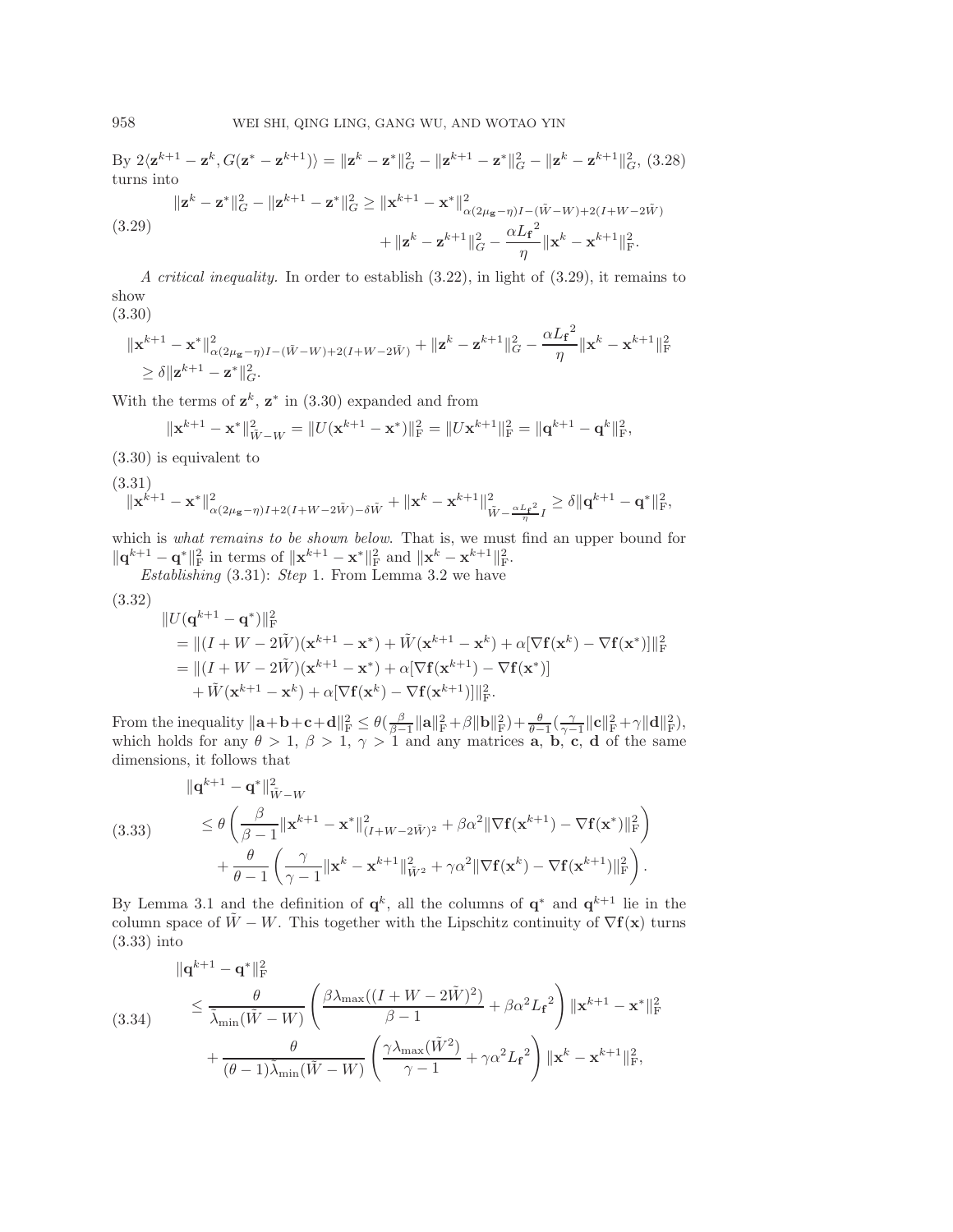where  $\lambda_{\min}(\cdot)$  gives the smallest *nonzero* eigenvalue. To make a rather tight bound, we choose  $\gamma = 1 + \frac{\sigma_{\text{max}}(\tilde{W})}{\alpha L_f}$  and  $\beta = 1 + \frac{\sigma_{\text{max}}(I + W - 2\tilde{W})}{\alpha L_f}$  in [\(3.34\)](#page-14-4) and obtain

(3.35)  

$$
\| \mathbf{q}^{k+1} - \mathbf{q}^* \|_{\mathbf{F}}^2
$$

$$
\leq \frac{\theta(\sigma_{\max}(I + W - 2\tilde{W}) + \alpha L_{\mathbf{f}})^2}{\tilde{\lambda}_{\min}(\tilde{W} - W)} \|\mathbf{x}^{k+1} - \mathbf{x}^*\|_{\mathbf{F}}^2
$$

$$
+ \frac{\theta(\sigma_{\max}(\tilde{W}) + \alpha L_{\mathbf{f}})^2}{(\theta - 1)\tilde{\lambda}_{\min}(\tilde{W} - W)} \|\mathbf{x}^k - \mathbf{x}^{k+1}\|_{\mathbf{F}}^2.
$$

*Establishing* [\(3.31\)](#page-14-2): *Step* 2. In order to establish [\(3.31\)](#page-14-2), with [\(3.35\)](#page-15-0), it only remains to show

<span id="page-15-1"></span>
$$
\|\mathbf{x}^{k+1} - \mathbf{x}^*\|_{\alpha(2\mu_{\mathbf{g}} - \eta)I + 2(I + W - 2\tilde{W}) - \delta \tilde{W}}^2 + \|\mathbf{x}^k - \mathbf{x}^{k+1}\|_{\tilde{W} - \frac{\alpha L_{\mathbf{f}}^2}{\eta}I}^2
$$
  
\n
$$
\geq \delta \left( \frac{\theta(\sigma_{\max}(I + W - 2\tilde{W}) + \alpha L_{\mathbf{f}})^2}{\tilde{\lambda}_{\min}(\tilde{W} - W)} \|\mathbf{x}^{k+1} - \mathbf{x}^*\|_{\text{F}}^2 + \frac{\theta(\sigma_{\max}(\tilde{W}) + \alpha L_{\mathbf{f}})^2}{(\theta - 1)\tilde{\lambda}_{\min}(\tilde{W} - W)} \|\mathbf{x}^k - \mathbf{x}^{k+1}\|_{\text{F}}^2 \right).
$$

<span id="page-15-2"></span>To validate [\(3.36\)](#page-15-1), we need

(3.37) 
$$
\begin{cases} \alpha(2\mu_{\mathbf{g}} - \eta)I + 2(I + W - 2\tilde{W}) - \delta \tilde{W} \succcurlyeq \frac{\delta \theta(\sigma_{\max}(I + W - 2\tilde{W}) + \alpha L_{\mathbf{f}})^2}{\tilde{\lambda}_{\min}(\tilde{W} - W)}I, \\ \tilde{W} - \frac{\alpha L_{\mathbf{f}}^2}{\eta}I \succcurlyeq \frac{\delta \theta(\sigma_{\max}(\tilde{W}) + \alpha L_{\mathbf{f}})^2}{(\theta - 1)\tilde{\lambda}_{\min}(\tilde{W} - W)}I, \end{cases}
$$

which holds as long as

(3.38) 
$$
\delta \leq \min \left\{ \frac{\alpha (2\mu_{\mathbf{g}} - \eta) \tilde{\lambda}_{\min}(\tilde{W} - W)}{\theta(\sigma_{\max}(I + W - 2\tilde{W}) + \alpha L_{\mathbf{f}})^2 + \lambda_{\max}(\tilde{W}) \tilde{\lambda}_{\min}(\tilde{W} - W)}, \frac{(\theta - 1)(\eta \lambda_{\min}(\tilde{W}) - \alpha L_{\mathbf{f}}^2) \tilde{\lambda}_{\min}(\tilde{W} - W)}{\theta \eta(\sigma_{\max}(\tilde{W}) + \alpha L_{\mathbf{f}})^2} \right\}
$$

To ensure  $\delta > 0$ , the following conditions are what we finally need:

(3.39) 
$$
\eta \in (0, 2\mu_{\mathbf{g}}) \text{ and } \alpha \in \left(0, \frac{\eta \lambda_{\min}(\tilde{W})}{L_{\mathbf{f}}^2}\right) \triangleq \mathcal{S}.
$$

Obviously set S is nonempty. Therefore, with a proper step size  $\alpha \in \mathcal{S}$ , the sequences  $\|\mathbf{z}^k-\mathbf{z}^*\|^2$  are Q-linearly convergent to 0 at the rate  $O((1+\delta)^{-k})$ . Since the definition of G-norm implies  $\|\mathbf{x}^k - \mathbf{x}^*\|_{\tilde{W}}^2 \leq \|\mathbf{z}^k - \mathbf{z}^*\|_{G}^2$ ,  $\|\mathbf{x}^k - \mathbf{x}^*\|_{\tilde{W}}^2$  is R-linearly convergent to 0 at the same rate.  $\Box$ 

*Remark* 1 (strong convexity condition for linear convergence). The restricted strong convexity assumption in Theorem [3.7](#page-13-6) is imposed on  $\mathbf{g}(\mathbf{x}) = \mathbf{f}(\mathbf{x}) + \frac{1}{4\alpha} ||\mathbf{x}||^2_{\tilde{W} - W}$ , not on **f**(**x**). In other words, the linear convergence of EXTRA does not require all  $f_i$  to be individually (restricted) strongly convex.

*Remark* 2 (acceleration by overshooting  $W$ ). For conciseness, we used Assumption [1](#page-5-1) for both Theorems [3.5](#page-11-2) and [3.7.](#page-13-6) In fact, for Theorem [3.7,](#page-13-6) the condition  $\frac{I+W}{2} \geq \tilde{W}$  in part 4 of Assumption [1](#page-5-1) can be relaxed, thanks to  $\mu_{\mathbf{g}}$  in [\(3.37\)](#page-15-2). Certain  $\tilde{W} \ge \frac{I+W}{2}$ , such as  $\tilde{W} = \frac{1.5I+W}{2.5}$ , can still give linear convergence. In fact, we observed that such an "overshot" choice of  $\tilde{W}$  can slightly accelerate the convergence of EXTRA.

*Remark* 3 (step size optimization). We tried deriving an optimal step size and corresponding explicit linear convergence rate by optimizing certain quantities that

<span id="page-15-3"></span><span id="page-15-0"></span>.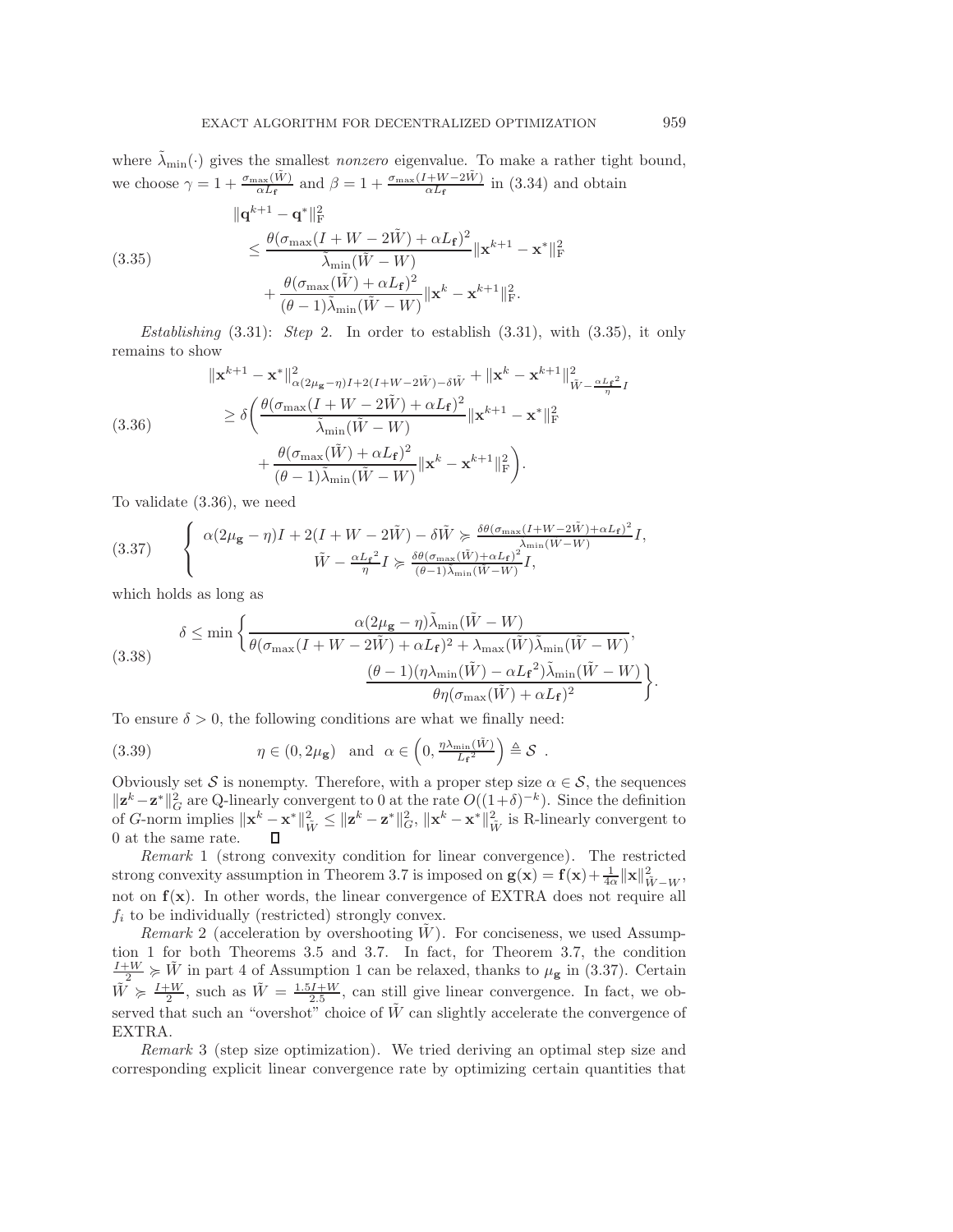appear in the proof, but it becomes quite tricky and messy. For the special case  $\tilde{W} = \frac{I+W}{2}$ , by taking  $\eta \to \mu_{\mathbf{g}}$ , we get a satisfactory step size  $\alpha \to \frac{\mu_{\mathbf{g}}(1+\lambda_{\min}(W))}{4L_{\mathbf{f}}^2}$ .

*Remark* 4 (step size for ensuring linear convergence). Interestingly, the critical step size,  $\alpha < \frac{2\mu_{\mathbf{g}}\lambda_{\min}(\tilde{W})}{L_{\mathbf{f}}^2} = O(\frac{\mu_{\mathbf{g}}}{L_{\mathbf{f}}^2})$ , in [\(3.39\)](#page-15-3) for ensuring the linear convergence, and the parameter  $\alpha = \frac{\tilde{\lambda}_{\min}(\tilde{W}-W)}{2(1+\frac{1}{\gamma^2})(\mu_{\tilde{f}}-2L_f\gamma)} = O(\frac{\mu_{\mathbf{g}}}{L_f^2})$  in [\(A.7\)](#page-20-2) for ensuring the restricted strong convexity with  $O(\mu_{\mathbf{g}}) = O(\mu_{\bar{f}})$ , have the same order.

On the other hand, we numerically observed that a step size as large as  $O(\frac{1}{L_f})$  loods to linear convergence, and  $\text{EXTRA}$  becomes faster with this larger step size. still leads to linear convergence, and EXTRA becomes faster with this larger step size. It remains an open question to prove linear convergence under this larger step size.

**3.4. Decentralized implementation.** We shall explain how to perform EX-TRA with only local computation and neighbor communication. EXTRA's formula is formed by  $\nabla$ **f**(**x**), W**x** and W**x**, and  $\alpha$ . By definition  $\nabla$ **f**(**x**) is local computation. Assumption [1](#page-5-1) part 1 ensures that  $W$ **x** and  $\overline{W}$ **x** can be computed with local and neighbor information. Following our convergence theorems above, determining  $\alpha$  requires the bounds on  $L_f$  and  $\lambda_{\min}(W)$ , as well as that of  $\mu_g$  in the (restricted) strongly convex case. As we have argued at the beginning of subsection [3.2,](#page-9-7) it is easy to ensure  $\lambda_{\min}(\tilde{W}) \geq \frac{1}{2}$ , so  $\lambda_{\min}(\tilde{W})$  can be conservatively set as  $\frac{1}{2}$ . In many circumstances, the Lipschitz constants  $L_{f_i}$  and strong convexity constants, or their bounds, are known a priori and globally. When they are not known globally, to obtain  $L_f = \max_i \{L_{f_i}\}\$ , a maximum consensus algorithm is needed. For  $\mu_{\bar{f}}$ , except in the case that each  $f_i$  is (restricted) strongly convex, we can conservatively use  $\min_i {\mu_i }$ . When no bound  $\mu_{\mathbf{g}}$ is available in the (restricted) strongly convex case, setting  $\alpha$  according to the general convex case (subsection [3.2\)](#page-9-7) often still leads to linear convergence.

## <span id="page-16-0"></span>**4. Numerical experiments.**

<span id="page-16-1"></span>**4.1. Decentralized least squares.** Consider a decentralized sensing problem: Each agent  $i \in \{1, \ldots, n\}$  holds its own measurement equation,  $y_{(i)} = M_{(i)}x + e_{(i)}$ , where  $y_{(i)} \in \mathbb{R}^{m_i}$  and  $M_{(i)} \in \mathbb{R}^{m_i \times p}$  are measured data,  $x \in \mathbb{R}^p$  is an unknown signal, and  $e_{(i)} \in \mathbb{R}^{m_i}$  is unknown noise. The goal is to estimate x. We apply the least squares loss and try to solve

minimize 
$$
\bar{f}(x) = \frac{1}{n} \sum_{i=1}^{n} \frac{1}{2} ||M_{(i)}x - y_{(i)}||_2^2
$$
.

The network in this experiment is randomly generated with connectivity ratio  $r = 0.5$ , where r is defined as the number of edges divided by  $\frac{L(L-1)}{2}$ , the number of all possible edges. We set  $n = 10$ ,  $m_i = 1$   $\forall i \ p = 5$ . Data  $y_{(i)}$  and  $M_{(i)}$ , as well as noise  $e_{(i)}$   $\forall i$ are generated following the standard normal distribution. We normalize the data so that  $L_f = 1$ . The algorithm starts from  $x_{(i)}^0 = 0$   $\forall i$  and  $||x^* - x_{(i)}^0|| = 300$ .

We use the same matrix  $W$  by strategy (iv) in section [2.4](#page-6-0) for both DGD and EXTRA. For EXTRA, we simply use the aforementioned matrix  $\tilde{W} = \frac{I+W}{2}$ . We run DGD with a fixed step size  $\alpha$ , a diminishing one  $\frac{\alpha}{k^{1/3}}$  [\[14\]](#page-21-16), a diminishing one  $\frac{\alpha^0}{k^{1/3}}$ with hand optimized  $\alpha^0$ , a diminishing one  $\frac{\alpha}{k^{1/2}}$  [\[5\]](#page-21-15), and a diminishing one  $\frac{\alpha^0}{k^{1/2}}$  with hand optimized  $\alpha^0$ , where  $\alpha$  is the theoretical critical step size given in [\[36\]](#page-22-2). We let EXTRA use the same fixed step size  $\alpha$ .

The numerical results are illustrated in Figure [1.](#page-17-0) In this experiment, we observe that both DGD with the fixed step size and EXTRA show similar linear convergence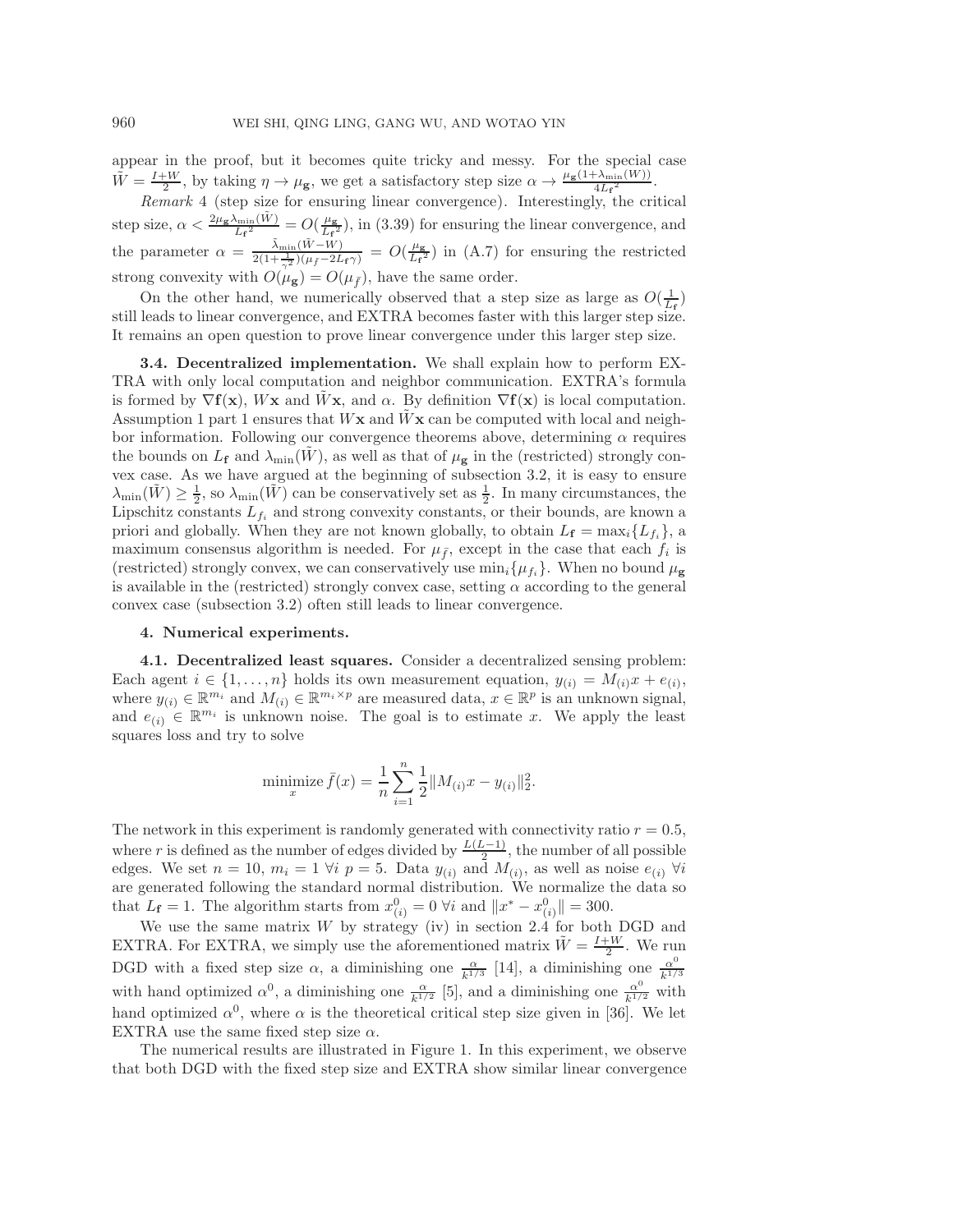

<span id="page-17-0"></span>FIG. 1. Plot of residuals  $\frac{\|\mathbf{x}^k - \mathbf{x}^*\|_F}{\|\mathbf{x}^0 - \mathbf{x}^*\|_F}$  $Constant \alpha = 0.5276$  is the theoretical critical step size given for DGD in [\[36\]](#page-22-2). For DGD with diminishing step sizes  $O(1/k^{1/3})$  and  $O(1/k^{1/2})$ , we have hand optimized their initial step sizes as  $3\alpha$  and  $5\alpha$ , respectively.

in the first 200 iterations. Then DGD with the fixed step size begins to slow down and eventually stall, and EXTRA continues its progress.

**4.2. Decentralized robust least squares.** Consider the same decentralized sensing setting and network as in section [4.1.](#page-16-1) In this experiment, we use the Huber loss, which is known to be robust to outliers, and it allows us to observe both sublinear and linear convergence. We call the problem decentralized robust least squares:

minimize 
$$
\bar{f}(x) = \frac{1}{n} \sum_{i=1}^{n} \left\{ \sum_{j=1}^{m_i} H_{\xi}(M_{(i)j}x - y_{(i)j}) \right\},\,
$$

where  $M_{(i)j}$  is the jth row of matrix  $M_{(i)}$  and  $y_{(i)j}$  is the jth entry of vector  $y_{(i)}$ . The Huber loss function  $H_{\xi}$  is defined as

$$
H_{\xi}(a) = \begin{cases} \frac{1}{2}a^2 & \text{for } |a| \le \xi \quad (\ell_2^2 \text{ zone}), \\ \xi(|a| - \frac{1}{2}\xi) & \text{otherwise} \quad (\ell_1 \text{ zone}). \end{cases}
$$

We set  $\xi = 2$ . The optimal solution  $x^*$  is artificially set in the  $\ell_2^2$  zone while  $x_{(i)}^0$  is set in the  $\ell_1$  zone at all agents i.

Except for new hand-optimized initial step sizes for DGD's diminishing step sizes, all other algorithmic parameters remain unchanged from the last test.

The numerical results are illustrated in Figure [2.](#page-18-1) EXTRA has sublinear convergence for the fist 1000 iterations and then begins linear convergence, as  $x_{(i)}^k$  for most *i* enter the  $\ell_2^2$  zone.

**4.3. Decentralized logistic regression.** Consider the decentralized logistic regression problem

minimize 
$$
\bar{f}(x) = \frac{1}{n} \sum_{i=1}^{n} \left\{ \frac{1}{m_i} \sum_{j=1}^{m_i} \ln (1 + \exp(-(M_{(i)j}x)y_{(i)j})) \right\},\,
$$

where every agent i holds its training date  $(M_{(i)j}, y_{(i)j}) \in \mathbb{R}^p \times \{-1, +1\}, j =$  $1,\ldots,m_i$ , including explanatory/feature variables  $M_{(i)j}$  and binary output/outcome  $y_{(i)j}$ . To simplify the notation, we set the last entry of every  $M_{(i)j}$  to 1, thus the last entry of x will yield the offset parameter of the logistic regression model.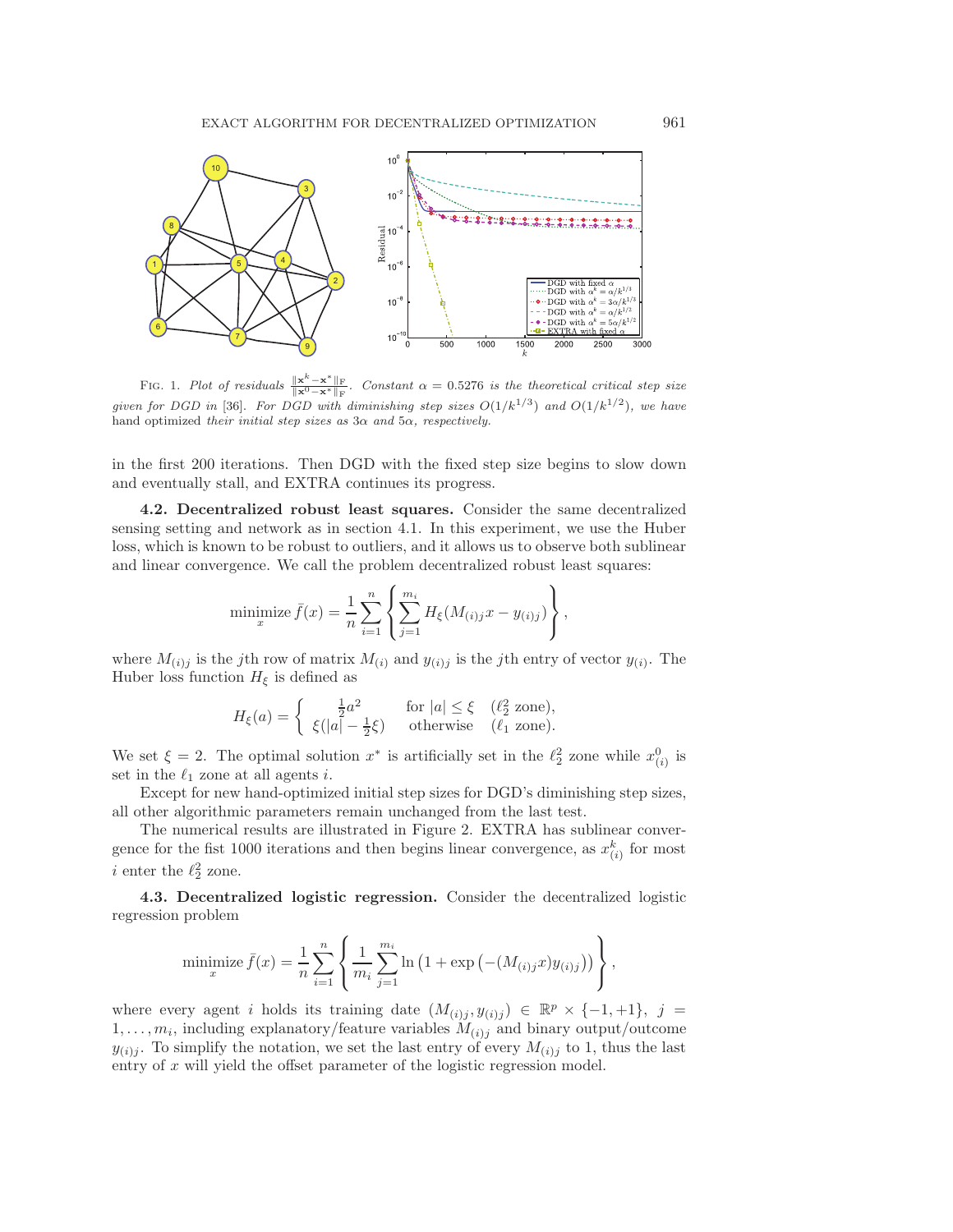

<span id="page-18-1"></span>FIG. 2. Plot of residuals  $\frac{\|\mathbf{x}^k - \mathbf{x}^*\|_F}{\|\mathbf{x}^0 - \mathbf{x}^*\|_F}$ Constant  $\alpha = 0.5276$  is the theoretical critical step size given for DGD in [\[36\]](#page-22-2). For DGD with diminishing step sizes  $O(1/k^{1/3})$  and  $O(1/k^{1/2})$ , we have hand optimized their initial step sizes as  $10\alpha$  and  $20\alpha$ , respectively. The initial large step sizes have helped them (the red and purple curves) realize faster convergence initially.



<span id="page-18-2"></span>FIG. 3. Plot of residuals  $\frac{\|\mathbf{x}^k - \mathbf{x}^*\|_F}{\|\mathbf{x}^0 - \mathbf{x}^*\|_F}$ Constant  $\alpha = 0.0059$  is the theoretical critical step size given for DGD in [\[36\]](#page-22-2). For DGD with diminishing step sizes  $O(1/k^{1/3})$  and  $O(1/k^{1/2})$ , we have hand optimized their initial step sizes as  $10\alpha$  and  $20\alpha$ , respectively.

We show a decentralized logistic regression problem solved by DGD and EXTRA over a medium-scale network. The settings are as follows. The connected network is randomly generated with  $n = 200$  agents and connectivity ratio  $r = 0.2$ . Each agent holds 10 samples, i.e.,  $m_i = 10 \forall i$ . The agents shall collaboratively obtain  $p = 20$ coefficients via logistic regression. All the 2000 samples are randomly generated, and the reference (ground true) logistic classifier  $x^*$  is precomputed with a centralized method. As it is easy to implement in practice, we use the Metropolis constant edge weight matrix W, which is mentioned by strategy (iii) in section [2.4,](#page-6-0) with  $\epsilon = 1$ , and we use  $\tilde{W} = \frac{I+W}{2}$ . The numerical results are illustrated in Figure [3.](#page-18-2) EXTRA outperforms DGD, showing linear and exact convergence to the reference logistic classifier  $x^*$ .

<span id="page-18-0"></span>**5. Conclusion.** As one of the fundamental methods, gradient descent has been adapted to decentralized optimization, giving rise to simple and elegant iterations. In this paper, we attempted to address a dilemma or deficiency of the current DGD method: To obtain an accurate solution, it works slowly as it must use a small step size or iteratively diminish the step size; a large step size will lead to faster convergence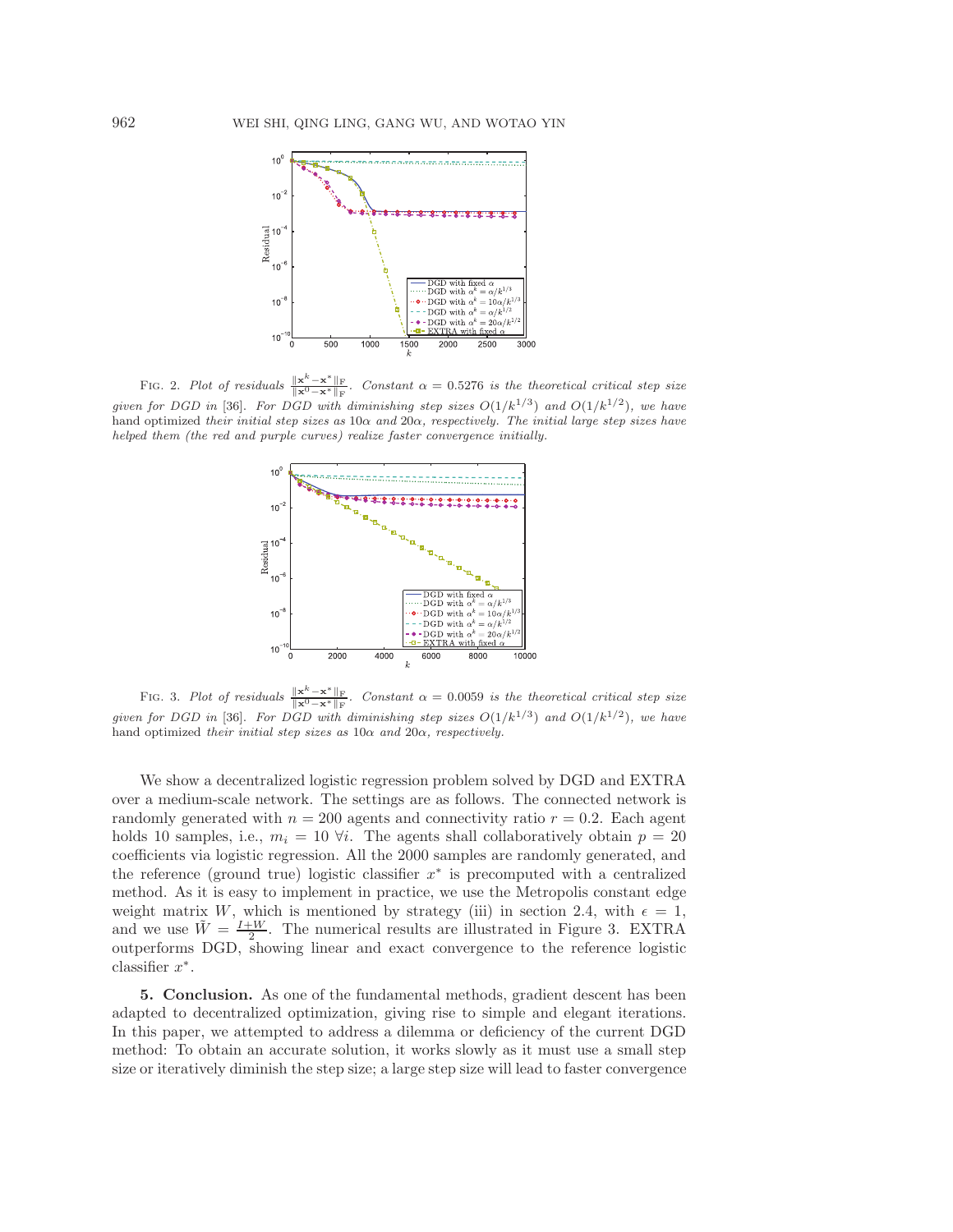to, however, an inaccurate solution. Our solution is an exact first-order algorithm, EXTRA, which uses a fixed large step size and quickly returns an accurate solution. The claim is supported by both theoretical convergence and preliminary numerical results. On the other hand, EXTRA is far from perfect, and more work is needed to adapt it to the asynchronous and dynamic network settings. They are interesting open questions for future work.

## <span id="page-19-0"></span>**Appendix A. Proof of Proposition [3.6.](#page-12-2)**

*Proof*.

"(ii)  $\Rightarrow$  (i)": By definition of restricted strong convexity, there exists  $\mu_{\mathbf{g}} > 0$  so that for any **x**,

$$
\mu_{\mathbf{g}} \|\mathbf{x} - \mathbf{x}^*\|_{\mathrm{F}}^2 \le \langle \nabla \mathbf{g}(\mathbf{x}) - \nabla \mathbf{g}(\mathbf{x}^*), \mathbf{x} - \mathbf{x}^* \rangle \n= \langle \nabla \mathbf{f}(\mathbf{x}) - \nabla \mathbf{f}(\mathbf{x}^*), \mathbf{x} - \mathbf{x}^* \rangle + \frac{1}{2\alpha} \|\mathbf{x} - \mathbf{x}^*\|_{\tilde{W} - W}^2.
$$

For any  $x \in \mathbb{R}^p$ , set  $\mathbf{x} = \mathbf{1}x^T$ , and from the above inequality, we get

(A.2) 
$$
\mu_{\mathbf{g}} \|x - x^*\|_2^2 \leq \frac{1}{n} \sum_{i=1}^n \langle \nabla f_i(x) - \nabla f_i(x^*), x - x^* \rangle
$$

$$
= \langle \nabla \bar{f}(x) - \nabla \bar{f}(x^*), x - x^* \rangle.
$$

Therefore,  $\bar{f}(x)$  is restricted strongly convex with a constant  $\mu_{\bar{f}} \triangleq \mu_{\mathbf{g}}$ .<br>  $\mu_{\bar{f}}(x) = \mu_{\bar{g}}(x)$ . For any  $\mathbf{x} \in \mathbb{R}^{n \times p}$ , decompase

"(i)  $\Rightarrow$  (ii)": For any **x**  $\in \mathbb{R}^{n \times p}$ , decompose

 $\mathbf{x} = \mathbf{u} + \mathbf{v}$ 

so that every column of **u** belongs to span{**1**} (i.e., **u** is consensual) while that of **v** belongs to span $\{1\}^{\perp}$ . Such an *orthogonal* decomposition obviously satisfies  $\|\mathbf{x}\|_{\text{F}}^2 =$  $\|\mathbf{u}\|_{\mathbf{F}}^2 + \|\mathbf{v}\|_{\mathbf{F}}^2$ . Since solution  $\mathbf{x}^*$  is consensual and thus  $\langle \mathbf{u} - \mathbf{x}^*, \mathbf{v} \rangle = 0$ , we also have  $\|\mathbf{x} - \mathbf{x}^*\|^2_F = \|\mathbf{u} - \mathbf{x}^*\|^2_F + \|\mathbf{v}\|^2_F$ . In addition, being consensual,  $\mathbf{u} = \mathbf{1}u^T$  for some  $u \in \mathbb{R}^p$ . From the inequalities

$$
\langle \nabla \mathbf{f}(\mathbf{u}) - \nabla \mathbf{f}(\mathbf{x}^*), \mathbf{u} - \mathbf{x}^* \rangle = n \frac{1}{n} \sum_{i=1}^n \langle \nabla f_i(u) - \nabla f_i(x^*), u - x^* \rangle
$$
  
\n
$$
\ge n \mu_{\bar{f}} ||u - x^*||_2^2 = \mu_{\bar{f}} ||\mathbf{u} - \mathbf{x}^*||_{\mathbf{F}}^2,
$$
  
\n
$$
\langle \nabla \mathbf{f}(\mathbf{x}) - \nabla \mathbf{f}(\mathbf{u}), \mathbf{x} - \mathbf{u} \rangle \ge 0,
$$
  
\n
$$
\langle \nabla \mathbf{f}(\mathbf{u}) - \nabla \mathbf{f}(\mathbf{x}^*), \mathbf{x} - \mathbf{u} \rangle \ge -L_{\mathbf{f}} ||\mathbf{u} - \mathbf{x}^*||_{\mathbf{F}} ||\mathbf{v}||_{\mathbf{F}},
$$
  
\n
$$
\langle \nabla \mathbf{f}(\mathbf{x}) - \nabla \mathbf{f}(\mathbf{u}), \mathbf{u} - \mathbf{x}^* \rangle \ge -L_{\mathbf{f}} ||\mathbf{v}||_{\mathbf{F}} ||\mathbf{u} - \mathbf{x}^*||_{\mathbf{F}},
$$

<span id="page-19-1"></span>we get

(A.3)  
\n
$$
\langle \nabla \mathbf{f}(\mathbf{x}) - \nabla \mathbf{f}(\mathbf{x}^*), \mathbf{x} - \mathbf{x}^* \rangle = \langle \nabla \mathbf{f}(\mathbf{u}) - \nabla \mathbf{f}(\mathbf{x}^*), \mathbf{u} - \mathbf{x}^* \rangle + \langle \nabla \mathbf{f}(\mathbf{x}) - \nabla \mathbf{f}(\mathbf{u}), \mathbf{x} - \mathbf{u} \rangle \n+ \langle \nabla \mathbf{f}(\mathbf{u}) - \nabla \mathbf{f}(\mathbf{x}^*), \mathbf{x} - \mathbf{u} \rangle + \langle \nabla \mathbf{f}(\mathbf{x}) - \nabla \mathbf{f}(\mathbf{u}), \mathbf{u} - \mathbf{x}^* \rangle \n\ge \mu_{\bar{f}} \|\mathbf{u} - \mathbf{x}^*\|_{\mathrm{F}}^2 - 2L_{\mathbf{f}} \|\mathbf{u} - \mathbf{x}^*\|_{\mathrm{F}} \|\mathbf{v}\|_{\mathrm{F}}.
$$

In addition, from the fact that  $\mathbf{u} - \mathbf{x}^* \in \text{null}\{\tilde{W} - W\}$  and  $\mathbf{v} \in \text{span}\{\tilde{W} - W\}$ , it follows that

<span id="page-19-2"></span>(A.4) 
$$
\frac{1}{2\alpha} ||\mathbf{x} - \mathbf{x}^*||_{\tilde{W} - W}^2 = \frac{1}{2\alpha} ||\mathbf{v}||_{\tilde{W} - W}^2 \ge \frac{\tilde{\lambda}_{\min}(\tilde{W} - W)}{2\alpha} ||\mathbf{v}||_{\text{F}}^2,
$$

where  $\tilde{\lambda}_{\text{min}}(\cdot)$  gives the smallest *nonzero* eigenvalue of a positive semidefinite matrix.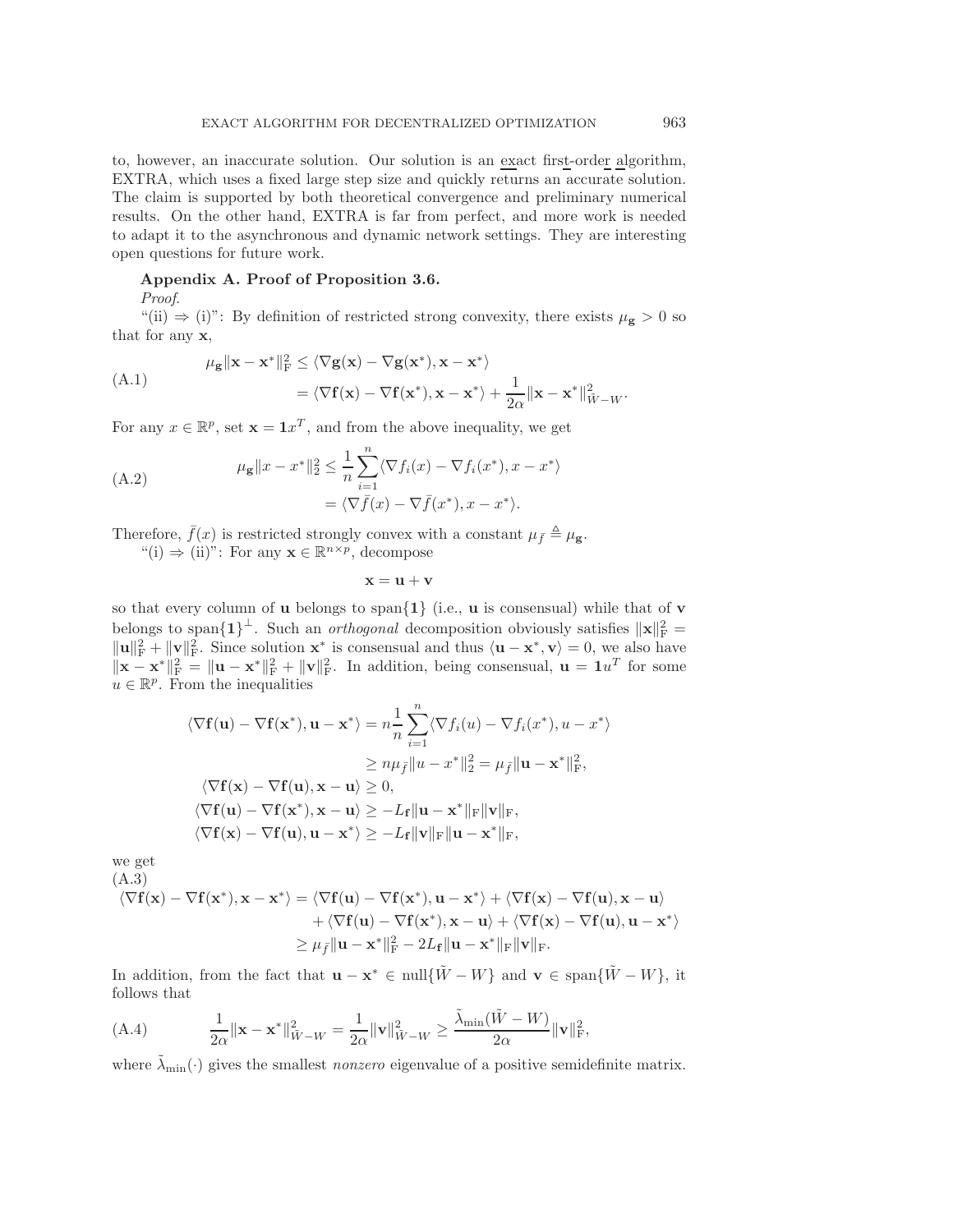Pick any  $\gamma > 0$ . When  $\|\mathbf{v}\|_F \leq \gamma \|\mathbf{u} - \mathbf{x}^*\|_F$ , it follows that (A.5)  $\langle \nabla \mathbf{g}(\mathbf{x}) - \nabla \mathbf{g}(\mathbf{x}^*), \mathbf{x} - \mathbf{x}^* \rangle$  $= \langle \nabla \mathbf{f}(\mathbf{x}) - \nabla \mathbf{f}(\mathbf{x}^*), \mathbf{x} - \mathbf{x}^* \rangle + \frac{1}{2\alpha} ||\mathbf{x} - \mathbf{x}^*||^2_{\tilde{W} - W}$  $\geq \mu_{\bar{f}} \| \mathbf{u} - \mathbf{x}^* \|_{\mathrm{F}}^2 - 2L_{\mathbf{f}} \| \mathbf{u} - \mathbf{x}^* \|_{\mathrm{F}} \| \mathbf{v} \|_{\mathrm{F}} + \frac{\tilde{\lambda}_{\min}(\tilde{W} - W)}{2\alpha} \| \mathbf{v} \|_{\mathrm{F}}^2$  (by [\(A.3\)](#page-19-1) and [\(A.4\)](#page-19-2))  $\geq (\mu_{\bar{f}} - 2L_f\gamma)\|\mathbf{u} - \mathbf{x}^*\|_{\mathrm{F}}^2 + \frac{\tilde{\lambda}_{\min}(\tilde{W} - W)}{2\alpha}\|\mathbf{v}\|_{\mathrm{F}}^2$  $\geq \min \Bigg\{ \mu_{\bar{f}} - 2L_{\bf f} \gamma,$  $\tilde{\lambda}_{\text{min}}(\tilde{W}-W)$  $\frac{W-W}{2\alpha}$  |  $\|\mathbf{x}-\mathbf{x}^*\|_{\text{F}}^2$ . )<br>)

When  $\|\mathbf{v}\|_{\text{F}} \geq \gamma \|\mathbf{u} - \mathbf{x}^*\|_{\text{F}}$ , it follows that

$$
\langle \nabla \mathbf{g}(\mathbf{x}) - \nabla \mathbf{g}(\mathbf{x}^*), \mathbf{x} - \mathbf{x}^* \rangle
$$
  
\n
$$
= \langle \nabla \mathbf{f}(\mathbf{x}) - \nabla \mathbf{f}(\mathbf{x}^*), \mathbf{x} - \mathbf{x}^* \rangle + \frac{1}{2\alpha} ||\mathbf{x} - \mathbf{x}^*||_{\tilde{W}-W}^2
$$
  
\n
$$
\geq 0 + \frac{\tilde{\lambda}_{\min}(\tilde{W} - W)}{2\alpha} ||\mathbf{v}||_{\text{F}}^2 \quad \text{(applied convexity of } \mathbf{f} \text{ and (A.4))}
$$
  
\n
$$
\geq \frac{\tilde{\lambda}_{\min}(\tilde{W} - W)}{2\alpha(1 + \frac{1}{\gamma^2})} ||\mathbf{v}||_{\text{F}}^2 + \frac{\tilde{\lambda}_{\min}(\tilde{W} - W)}{2\alpha(1 + \frac{1}{\gamma^2})} ||\mathbf{u} - \mathbf{x}^*||_{\text{F}}^2
$$
  
\n
$$
= \frac{\tilde{\lambda}_{\min}(\tilde{W} - W)}{2\alpha(1 + \frac{1}{\gamma^2})} ||\mathbf{x} - \mathbf{x}^*||_{\text{F}}^2.
$$

<span id="page-20-2"></span>Finally, in all conditions,

$$
\langle \nabla \mathbf{g}(\mathbf{x}) - \nabla \mathbf{g}(\mathbf{x}^*), \mathbf{x} - \mathbf{x}^* \rangle
$$
  
\n
$$
\geq \min \left\{ \mu_{\bar{f}} - 2L_{\mathbf{f}} \gamma, \frac{\tilde{\lambda}_{\min}(\tilde{W} - W)}{2\alpha(1 + \frac{1}{\gamma^2})} \right\} \|\mathbf{x} - \mathbf{x}^*\|_{\mathrm{F}}^2 \triangleq \mu_{\mathbf{g}} \|\mathbf{x} - \mathbf{x}^*\|_{\mathrm{F}}^2.
$$

By, for example, setting  $\gamma = \frac{\mu_{\bar{f}}}{4L_{\bar{f}}},$  we have  $\mu_{\mathbf{g}} > 0$ . Hence, function **g** is restricted strongly convex for any  $\alpha > 0$  as long as function  $\bar{f}$  is restricted strongly convex.

In the direction of "(ii)  $\Rightarrow$  (i)," we find  $\mu_{\mathbf{g}} < \mu_{\bar{f}}$ , unlike the more pleasant  $\mu_{\bar{f}} = \mu_{\mathbf{g}}$ in the other direction. However, from  $(A.7)$ , we have

$$
\sup_{\gamma,\alpha} \mu_{\mathbf{g}} = \lim_{\gamma \to 0^+} \mu_{\mathbf{g}} \Big|_{\alpha = \frac{\bar{\lambda}_{\min}(\bar{w} - w)}{2(1 + \frac{1}{\gamma^2})(\mu_{\bar{f}} - 2L_{\mathbf{f}}\gamma)}} = \mu_{\bar{f}},
$$

which means that  $\mu_{\mathbf{g}}$  can be arbitrarily close to  $\mu_{\bar{f}}$  as  $\alpha$  goes to zero. On the other hand, just to have  $O(\mu_{\mathbf{g}}) = O(\mu_{\bar{f}})$ , we can set  $\gamma = O(\frac{\mu_{\bar{f}}}{L_{\mathbf{f}}})$  and  $\alpha = \frac{\tilde{\lambda}_{\min}(\tilde{W} - W)}{2(1 + \frac{1}{\gamma^2})(\mu_{\bar{f}} - 2L_{\mathbf{f}}\gamma)}$  $O(\frac{\mu_f}{L_f^2}) = O(\frac{\mu_g}{L_f^2})$ . This order of  $\alpha$  coincides, in terms of order of magnitude, with the critical step size for ensuring the linear convergence.

## REFERENCES

- <span id="page-20-0"></span>[1] J. BAZERQUE AND G. GIANNAKIS, Distributed spectrum sensing for cognitive radio networks by exploiting sparsity, IEEE Trans. Signal Process., 58 (2010), pp. 1847–1862.
- <span id="page-20-1"></span>[2] J. Bazerque, G. Mateos, and G. Giannakis, Group-Lasso on splines for spectrum cartography, IEEE Trans. Signal Process., 59 (2011), pp. 4648–4663.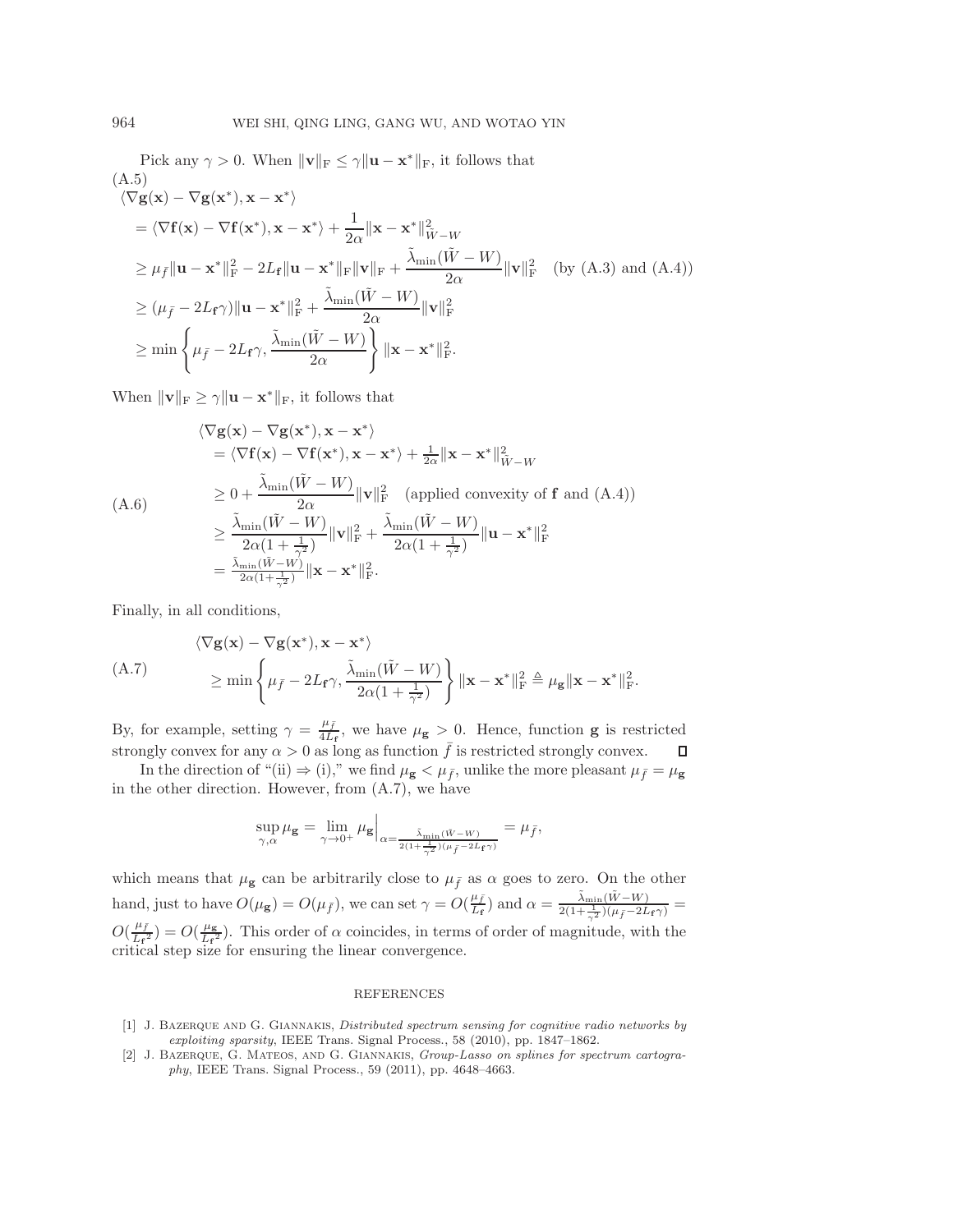- <span id="page-21-24"></span>[3] S. BOYD, P. DIACONIS, AND L. XIAO, Fastest mixing Markov chain on a graph, SIAM Rev., 46 (2004), pp. 667–689.
- <span id="page-21-19"></span>[4] T. Chang, M. Hong, and X. Wang, Multi-agent distributed optimization via inexact consensus ADMM, IEEE Trans. Signal Process., 63 (2015), pp. 482–497.
- <span id="page-21-15"></span>[5] I. Chen, Fast Distributed First-Order Methods, Master's thesis, Department of Electrical Engineering and Computer Science, Massachusetts Institute of Technology, Cambridge, MA, 2012.
- <span id="page-21-26"></span>[6] D. Davis and W. Yin, Convergence Rate Analysis of Several Splitting Systems, preprint, arXiv:1406.4834, 2014.
- <span id="page-21-0"></span>[7] A. Dimakis, S. Kar, M. R. J. Moura, and A. Scaglione, Gossip algorithms for distributed signal processing, Proc. IEEE, 98 (2010), pp. 1847–1864.
- <span id="page-21-17"></span>[8] J. DUCHI, A. AGARWAL, AND M. WAINWRIGHT, Dual averaging for distributed optimization: Convergence analysis and network scaling, IEEE Trans. Automat. Control, 57 (2012), pp. 592–606.
- <span id="page-21-2"></span>[9] P. Forero, A. Cano, and G. Giannakis, Consensus-based distributed support vector machines, J. Mach. Learn. Res., 59 (2010), pp. 1663–1707.
- <span id="page-21-10"></span>[10] L. Gan, U. Topcu, and S. Low, Optimal decentralized protocol for electric vehicle charging, IEEE Trans. Power Systems, 28 (2013), pp. 940–951.
- <span id="page-21-25"></span>[11] B. He, A new method for a class of linear variational inequalities, Math. Program., 66 (1994), pp. 137–144.
- <span id="page-21-21"></span>[12] F. Iutzeler, P. Bianchi, P. Ciblat, and W. Hachem, Explicit Convergence Rate of a Distributed Alternating Direction Method of Multipliers, preprint, arXiv:1312.1085, 2013.
- <span id="page-21-22"></span>[13] D. JAKOVETIC, J. MOURA, AND J. XAVIER, *Linear Convergence Rate of Class of a Distributed* Augmented Lagrangian Algorithms, Trans. Automat. Control, 60 (2014), pp. 922–936.
- <span id="page-21-16"></span>[14] D. Jakovetic, J. Xavier, and J. Moura, Fast distributed gradient methods, IEEE Trans. Automat. Control, 59 (2014), pp. 1131–1146.
- <span id="page-21-1"></span>[15] B. JOHANSSON, On Distributed Optimization in Networked Systems, Ph.D. thesis, KTH, Stockholm, Sweden, 2008.
- <span id="page-21-5"></span>[16] V. Kekatos and G. Giannakis, Distributed robust power system state estimation, IEEE Trans. Power Systems, 28 (2013), pp. 1617–1626.
- <span id="page-21-27"></span>[17] M.-J. Lai and W. Yin, Augmented  $\ell_1$  and nuclear-norm models with a globally linearly convergent algorithm, SIAM J. Imaging Sci., 6 (2013), pp. 1059–1091.
- <span id="page-21-6"></span>[18] Q. LING AND Z. TIAN, *Decentralized sparse signal recovery for compressive sleeping wireless* sensor networks, IEEE Trans. Signal Process., 58 (2010), pp. 3816–3827.
- <span id="page-21-8"></span>[19] Q. Ling, Z. Wen, and W. Yin, Decentralized jointly sparse recovery by reweighted *<sup>q</sup>* minimization, IEEE Trans. Signal Process., 61 (2013), pp. 1165–1170.
- <span id="page-21-9"></span>[20] Q. Ling, Y. Xu, W. Yin, and Z. Wen, Decentralized low-rank matrix completion, in Proceedings of the 37th IEEE International Conference on Acoustics, Speech, and Signal Processing, 2012, IEEE, Piscataway, NJ, 2012, pp. 2925–2928.
- <span id="page-21-11"></span>[21] I. MATEI AND J. BARAS, *Performance evaluation of the consensus-based distributed subgradient* method under random communication topologies, IEEE J. Sel. Top. Signal Process., 5 (2011), pp. 754–771.
- <span id="page-21-3"></span>[22] G. Mateos, J. Bazerque, and G. Giannakis, Distributed sparse linear regression, IEEE Trans. Signal Process., 58 (2010), pp. 5262–5276.
- <span id="page-21-13"></span>[23] A. NEDIC AND A. OLSHEVSKY, *Distributed optimization over time-varying directed graphs*, in The 52nd IEEE Annual Conference on Decision and Control, 2013, IEEE, Piscataway, NJ, 2013, pp. 6855–6860.
- <span id="page-21-14"></span>[24] A. NEDIC AND A. OLSHEVSKY, Stochastic Gradient-Push for Strongly Convex Functions on Time-Varying Directed Graphs, preprint, arXiv:1406.2075, 2014.
- <span id="page-21-12"></span>[25] A. NEDIC AND A. OZDAGLAR, Distributed subgradient methods for multi-agent optimization, IEEE Trans. Automat. Control, 54 (2009), pp. 48–61.
- <span id="page-21-4"></span>[26] J. PREDD, S. KULKARNI, AND H. POOR, A collaborative training algorithm for distributed learning, IEEE Trans. Inform. Theory, 55 (2009), pp. 1856–1871.
- <span id="page-21-18"></span>[27] S. RAM, A. NEDIC, AND V. VEERAVALLI, Distributed stochastic subgradient projection algorithms for convex optimization, J. Optim. Theory Appl., 147 (2010), pp. 516–545.
- <span id="page-21-23"></span>[28] A. Sayed, Diffusion adaptation over networks, in Academic Press Library in Signal Processing 3, R. Challapa and S. Theodoridis, eds., 2013, pp. 323–454.
- <span id="page-21-7"></span>[29] I. Schizas, A. Ribeiro, and G. Giannakis, Consensus in ad hoc WSNs with noisy links–Part I: Distributed estimation of deterministic signals, IEEE Trans. Signal Process., 56 (2008), pp. 350–364.
- <span id="page-21-20"></span>[30] W. Shi, Q. Ling, K. Yuan, G. Wu, and W. Yin, On the linear convergence of the ADMM in decentralized consensus optimization, IEEE Trans. Signal Process., 62 (2014), pp. 1750– 1761.